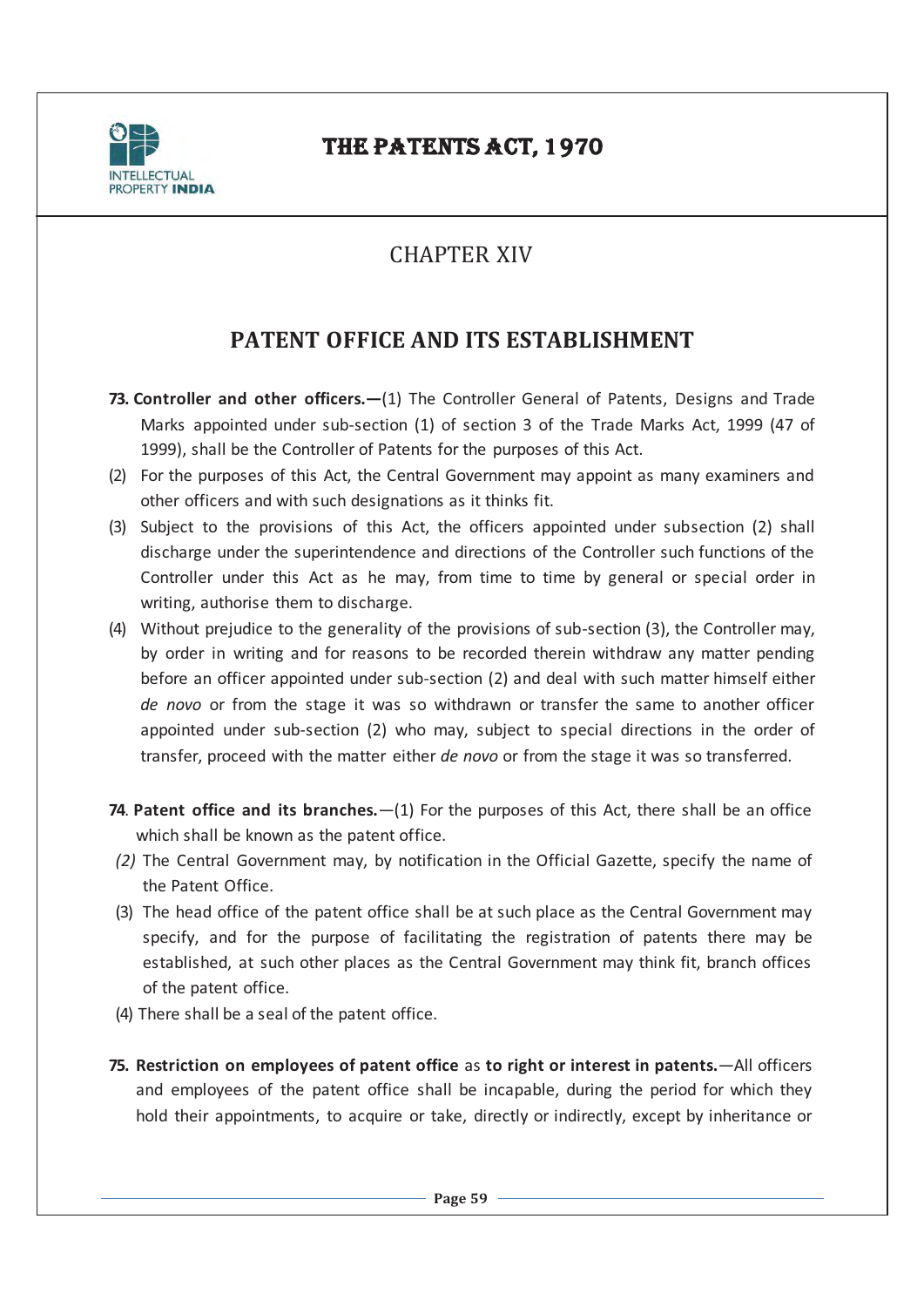

bequest, any right or interest in any patent issued by that office.

- in writing of the Central Government or Appellate Board or the Controller or by order of a **76. Officers and employees not to furnish information, etc.**—An officer or employee in the patent office shall not, except when required or authorised by this Act or under a direction court,—
	- (a) furnish information on a matter which is being, or has been, dealt with under this Act ; or
	- (b) prepare or assist in the preparation of a document required or permitted by or under this Act , to be lodged in the patent office; or
	- (c) conduct a search in the records of the patent office.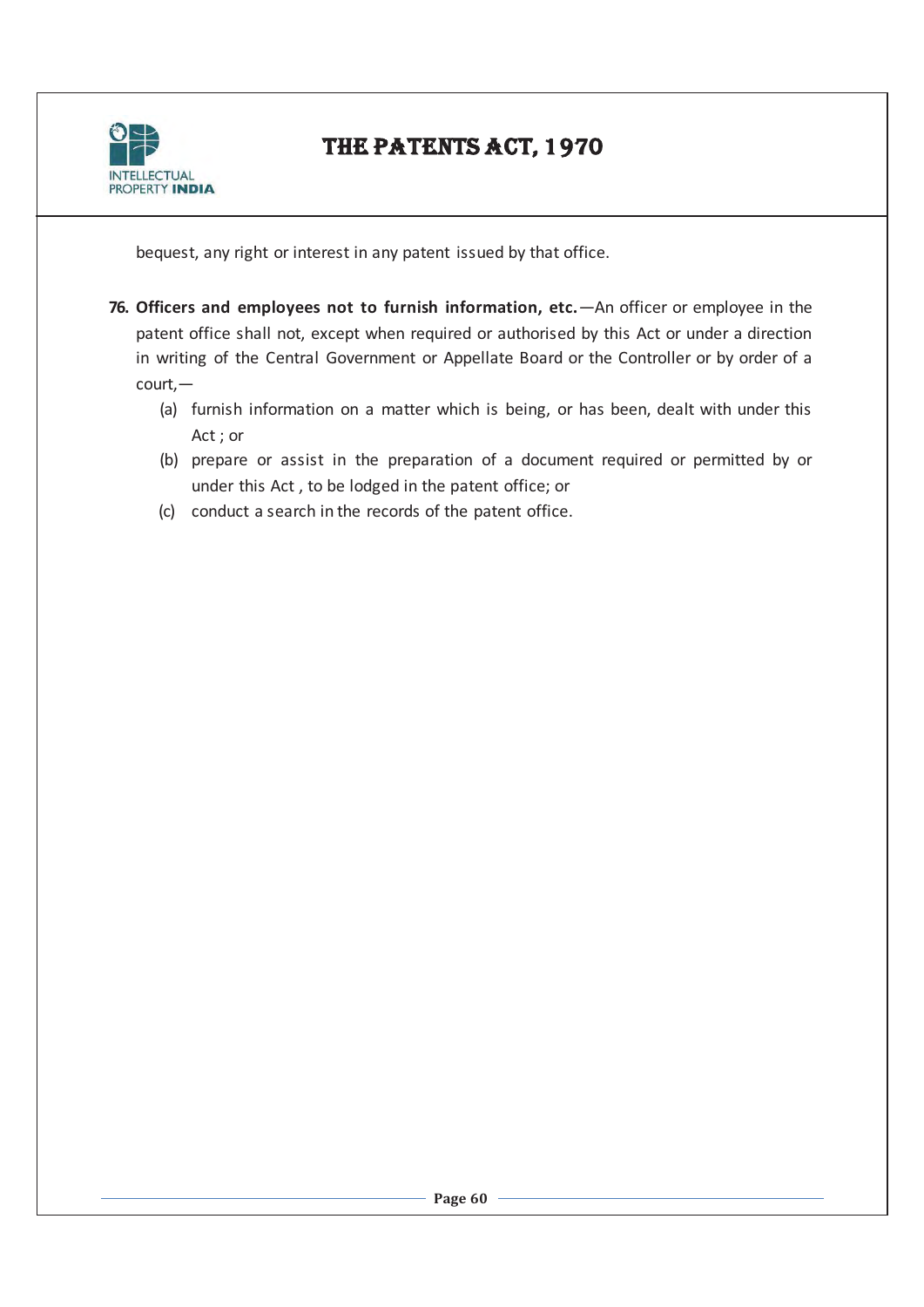

#### CHAPTER XV

#### POWERS OF CONTROLLER GENERALLY

- **77. Controller to have certain powers of** a **civil court.**—(1) Subject to any rules made in this behalf, the Controller in any proceedings before him under this Act shall have the powers of a civil court while trying a suit under the Code of Civil Procedure, 1908 (5 of 1908), in respect of the following matters, namely:—
	- (a) summoning and enforcing the attendance of any person and examining him on oath;
	- (b) requiring the discovery and production of any document;
	- (c) receiving evidence on affidavits;
	- (d) issuing commissions for the examination of witnesses or documents;
	- (e) awarding costs;
	- (f) reviewing his own decision on application made within the prescribed time and in the prescribed manner;
	- (g) setting aside an order passed *ex- parte* on application made within the prescribed time and in the prescribed manner;
	- (h) any other matter which may be prescribed.
- (2) Any order for costs awarded by the Controller in exercise of the powers conferred upon him under sub-section (1) shall be executable as a decree of a civil court.
- contained in sections 57 and 59 as regards amendment of applications for patents or of section 44, the Controller may, in accordance with the provisions of this section, correct any clerical error in any patent or in any specification or other document filed in pursuance of such application or in any application for a patent or any clerical error in any **78. Power of Controller to correct clerical errors etc.**  $- (1)$  Without prejudice to the provisions complete specifications or other documents related thereto and subject to the provisions matter which is entered in the register.
- (2) A correction may be made in pursuance of this section either upon a request in writing made by any person interested and accompanied by the prescribed fee, or without such a request.
- (3) Where the Controller proposes to make any such correction as aforesaid otherwise than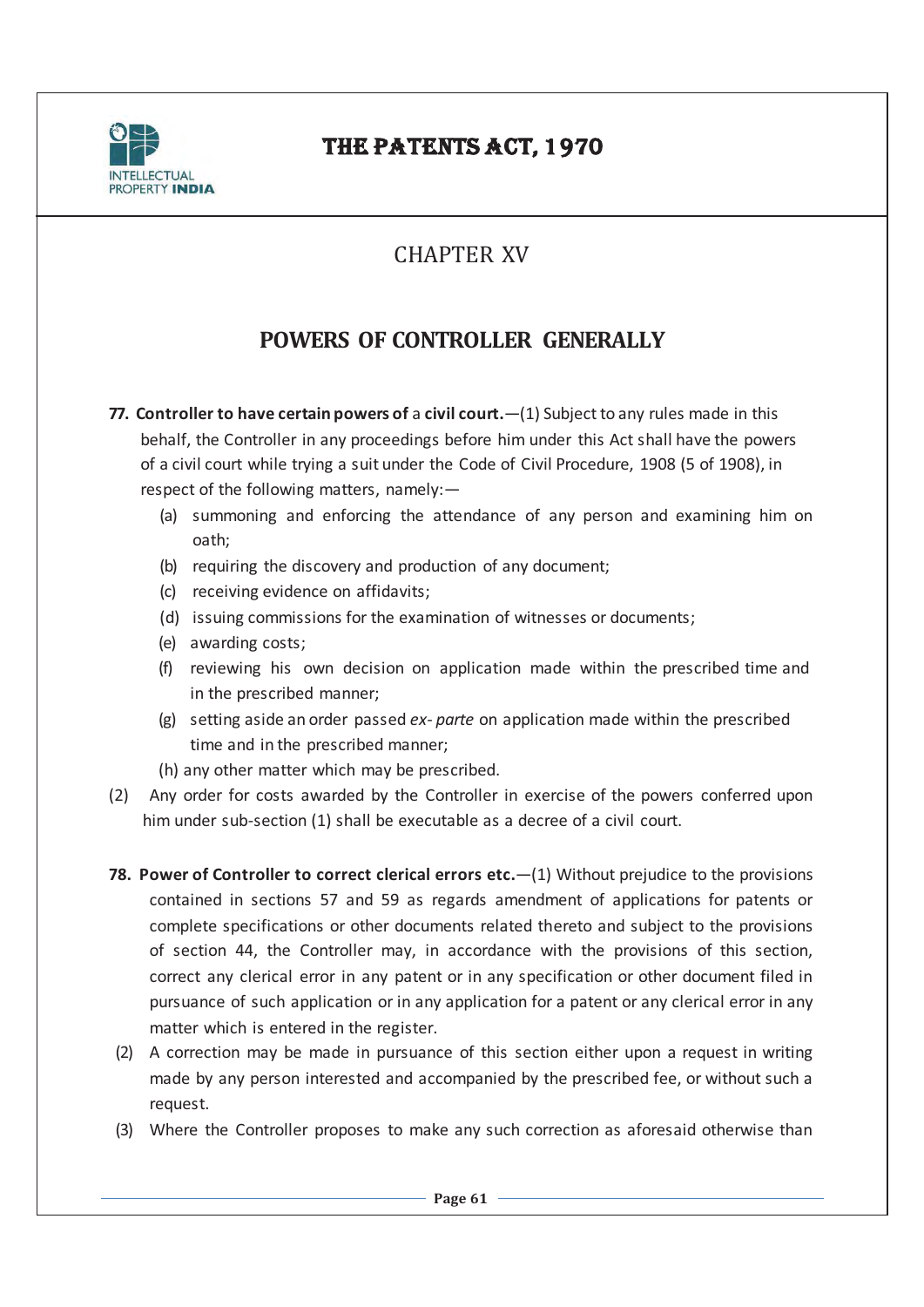

 the patentee or the applicant for the patent, as the case may be, and to any other person who appears to him to be concerned, and shall give them an opportunity to be heard before making the correction. in pursuance of a request made under this section, he shall give notice of the proposal to

- (4) Where a request is made under this section for the correction of any error in a patent or application for a patent or any document filed in pursuance of such an application, and it appears to the Controller that the correction would materially alter the meaning or scope persons affected thereby, he shall require notice of the nature of the proposed correction to be published in the prescribed manner. of the document to which the request relates and ought not to be made without notice to
- (5) Within the prescribed time after any such publication as aforesaid any person interested may give notice to the Controller of opposition to the request, and, where such notice of opposition is given, the Controller shall give notice thereof to the person by whom the request was made, and shall give to him and to the opponent an opportunity to be heard before he decides the case.
- **79. Evidence how to be given and powers of Controller in respect thereof.** Subject to any rules made in this behalf, in any proceeding under this Act before the Controller, evidence of, or in addition to, evidence by an affidavit, or may allow any party to be cross -examined shall be given by affidavit in the absence of directions by the Controller to the contrary, but in any case in which the Controller thinks it right so to do, he may take oral evidence in lieu on the contents of his affidavit.
- thereunder or to give any such party an opportunity to be heard, the Controller shall give to any applicant for a patent, or for amendment of a specification (if within the prescribed time the applicant so requires) an opportunity to be heard before exercising adversely to the applicant any discretion vested in the Controller by or under this Act. **80. Exercise of discretionary powers by Controller.**—Without prejudice to any provision contained in this Act requiring the Controller to hear any party to the proceedings

 Controller at least ten days in advance of the expiry of the time-limit specified in respect of Provided that the party desiring a hearing makes the request for such hearing to the the proceeding.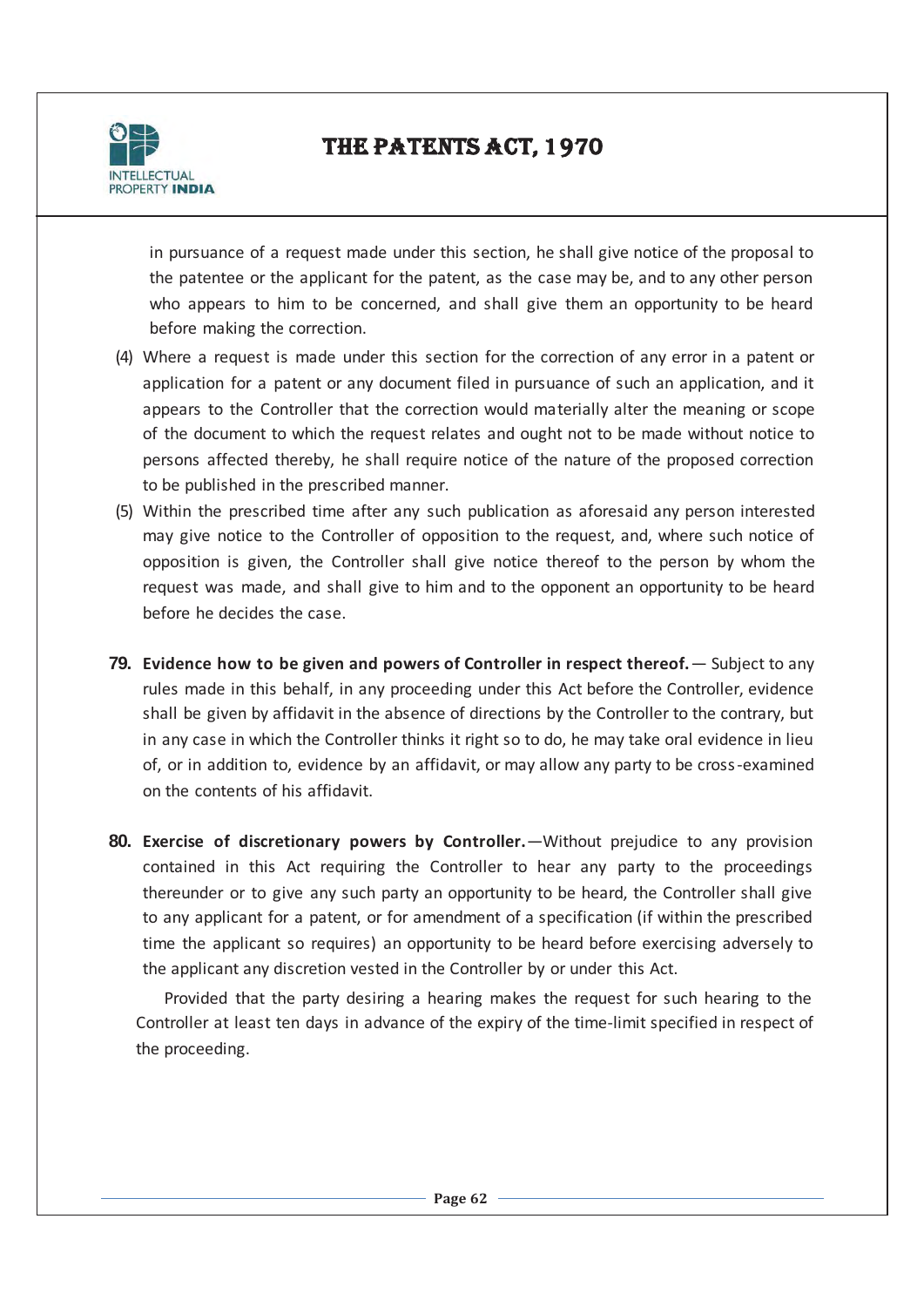

 **81. Disposal by Controller of applications for extension of time.**—Where under the provisions of this Act or the rules made thereunder the Controller may extend the time for doing any act, nothing in this Act shall be deemed to require him to give notice to or hear the party interested in opposing the extension, nor shall any appeal lie from any order of the Controller granting such extension.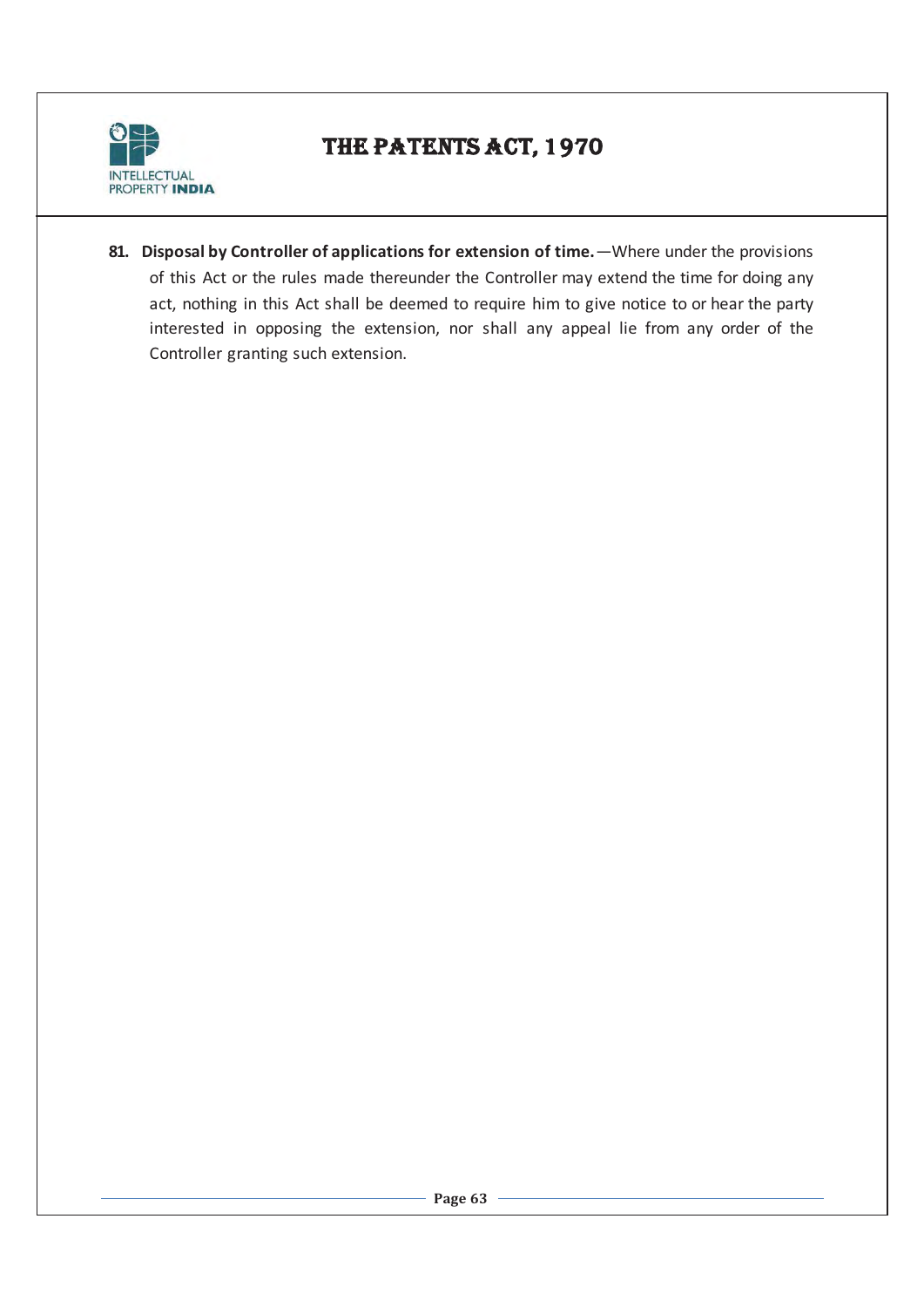

#### CHAPTER XVI

# **WORKING OF PATENTS, COMPULSORY LICENCES AND REVOCATION**

 **82. Definition of "patented articles" and "patentee".**—In this Chapter, unless the context otherwise requires,—

- (a) "patented article" includes any article made by a patented process; and
- (b) "patentee" includes an exclusive licensee.
- 83. General principles applicable to working of patented inventions. Without prejudice to the other provisions contained in this Act, in exercising the powers conferred by this Chapter, regard shall be had to the following general considerations, namely; $-$ 
	- reasonably practicable without undue delay; (a) that patents are granted to encourage inventions and to secure that the inventions are worked in India on a commercial scale and to the fullest extent that is
	- (b) that they are not granted merely to enable patentees to enjoy a monopoly for the importation of the patented article;
	- mutual advantage of producers and users of technological knowledge and in a manner conducive to social and economic welfare, and to a balance of rights and (c) that the protection and enforcement of patent rights contribute to the promotion of technological innovation and to the transfer and dissemination of technology, to the obligations;
	- (d) that patents granted do not impede protection of public health and nutrition and should act as instrument to promote public interest specially in sectors of vital importance for socio-economic and technological development of India;
	- (e) that patents granted do not in any way prohibit Central Government in taking measures to protect public health;
	- (f) that the patent right is not abused by the patentee or person deriving title or interest on patent from the patentee, and the patentee or a person deriving title or interest on patent from the patentee does not resort to practices which unreasonably restrain trade or adversely affect the international transfer of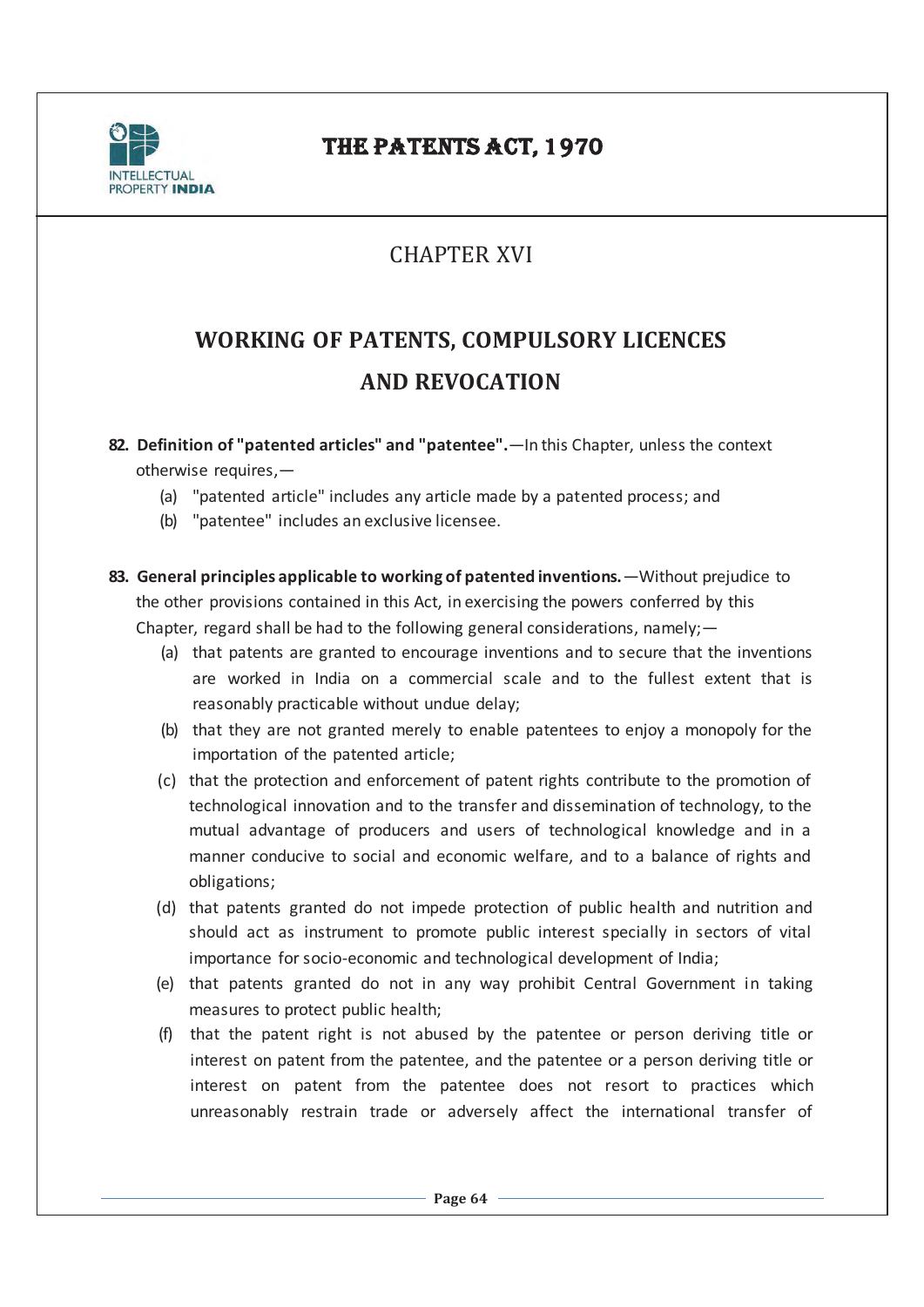

technology; and

- (g) that patents are granted to make the benefit of the patented invention available at reasonably affordable prices to the public.
- the grant of a patent, any person interested may make an application to the Controller for grant of compulsory licence on patent on any of the following grounds, namely:— **84. Compulsory licences**.—(1) At any time after the expiration of three years from the date of
	- (a) that the reasonable requirements of the public with respect to the patented invention have not been satisfied,or
	- (b) that the patented invention is not available to the public at a reasonably affordable price, or
	- (c) that the patented invention is not worked in the territory of India.
	- (2) An application under this section may be made by any person notwithstanding that he is already the holder of a licence under the patent and no person shall be estopped from invention are not satisfied or that the patented invention is not worked in the territory of India or that the patented invention is not available to the public at a reasonably otherwise or by reason of his having accepted such a licence. alleging that the reasonable requirements of the public with respect to the patented affordable price by reason of any admission made by him, whether in such a licence or
	- of the applicant's interest together with such particulars as may be prescribed and the (3) Every application under sub-section (1) shall contain a statement setting out the nature facts upon which the application is based.
	- (4) The Controller, if satisfied that the reasonable requirements of the public with respect worked in the territory of India or that the patented invention is not available to the public at a reasonably affordable price, may grant a licence upon such terms as he may to the patented invention have not been satisfied or that the patented invention is not deem fit.
	- (5) Where the Controller directs the patentee to grant a licence he may, as incidental thereto, exercise the powers set out in section 88.
	- (6) In considering the application field under this section, the Controller shall take into account,—
		- and the measures already taken by the patentee or any licensee to make full use of (i) the nature of the invention, the time which has elapsed since the sealing of the patent the invention;
		- (ii) the ability of the applicant to work the invention to the public advantage;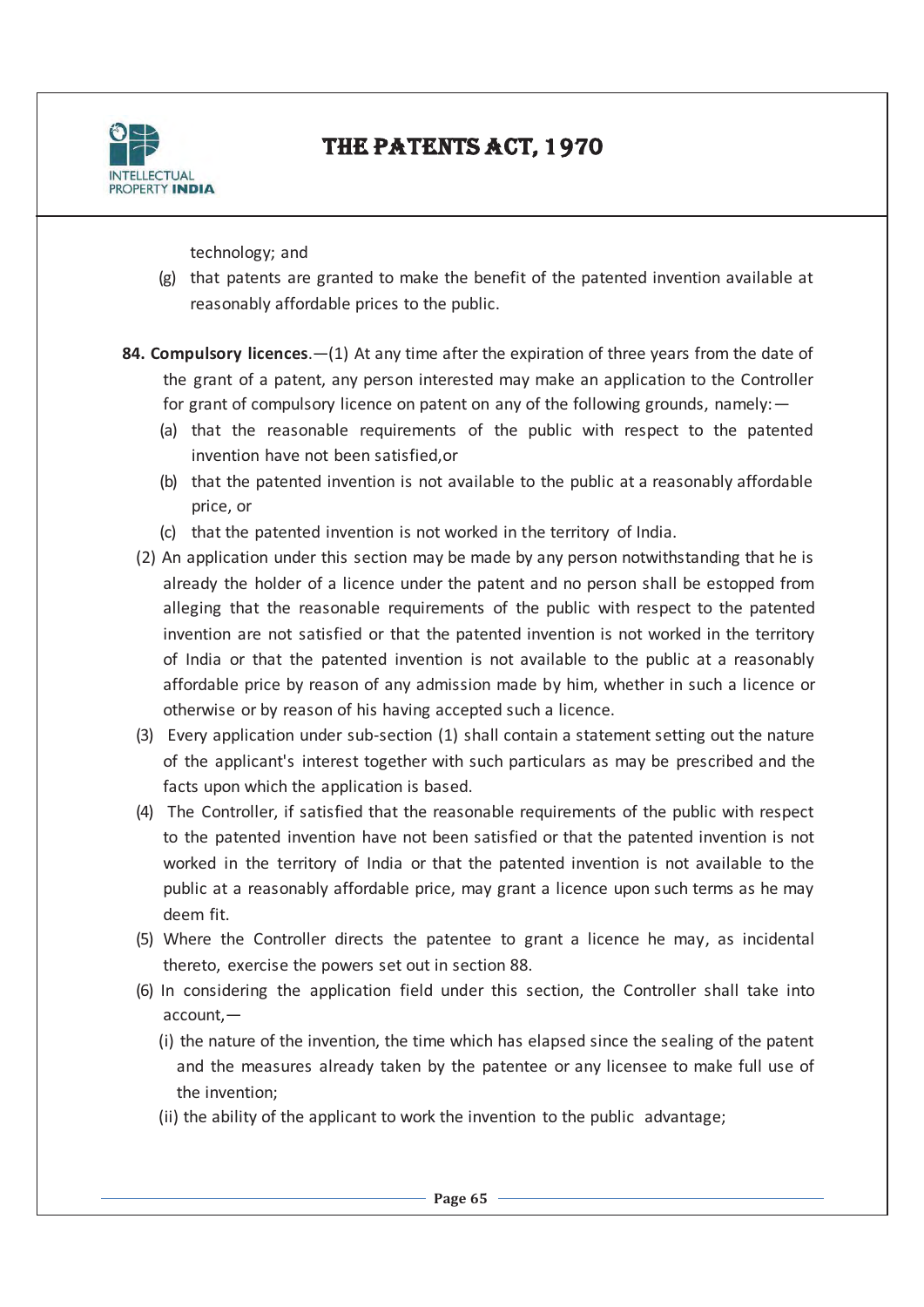

- the invention, if the application were granted; (iii) the capacity of the applicant to undertake the risk in providing capital and working
- the invention, if the application were granted; (iv) as to whether the applicant has made efforts to obtain a licence from the patentee on reasonable terms and conditions and such efforts have not been successful within a reasonable period as the Controller may deem fit:

 circumstances of extreme urgency or in case of public non-commercial use or on establishment of a ground of anticompetitive practices adopted by the patentee, Provided that this clause shall not be applicable in case of national emergency or other

 but shall not be required to take into account matters subsequent to the making of the application.

 *Explanation.*—For the purposes of clause (iv), "reasonable period" shall be construed as a period not ordinarily exceeding a period of six months.

- (7) For the purposes of this Chapter, the reasonable requirements of the public shall be deemed not to have been satisfied—
	- (a) if, by reason of the refusal of the patentee to grant a licence or licences on reasonable terms,—
		- (i) an existing trade or industry or the development thereof or the establishment of any new trade or industry in India or the trade or industry of any person or class of persons trading or manufacturing in India is prejudiced; or
		- (ii) the demand for the patented article has not been met to an adequate extent or on reasonable terms; or
		- (iii) a market for export of the patented article manufactured in India is not being supplied or developed; or
		- (iv) the establishment or development of commercial activities in India is prejudiced; or
	- (b) if, by reason of conditions imposed by the patentee upon the grant of licences under the patent or upon the purchase, hire or use of the patented article or process, the manufacture, use or sale of materials not protected by the patent, or the establishment or development of any trade or industry in India, is prejudiced; or
	- (c) if the patentee imposes a condition upon the grant of licences under the patent to provide exclusive grant back, prevention to challenges to the validity of patent or coercive package licensing; or
	- (d) if the patented invention is not being worked in the territory of India on a commercial scale to an adequate extent or is not being so worked to the fullest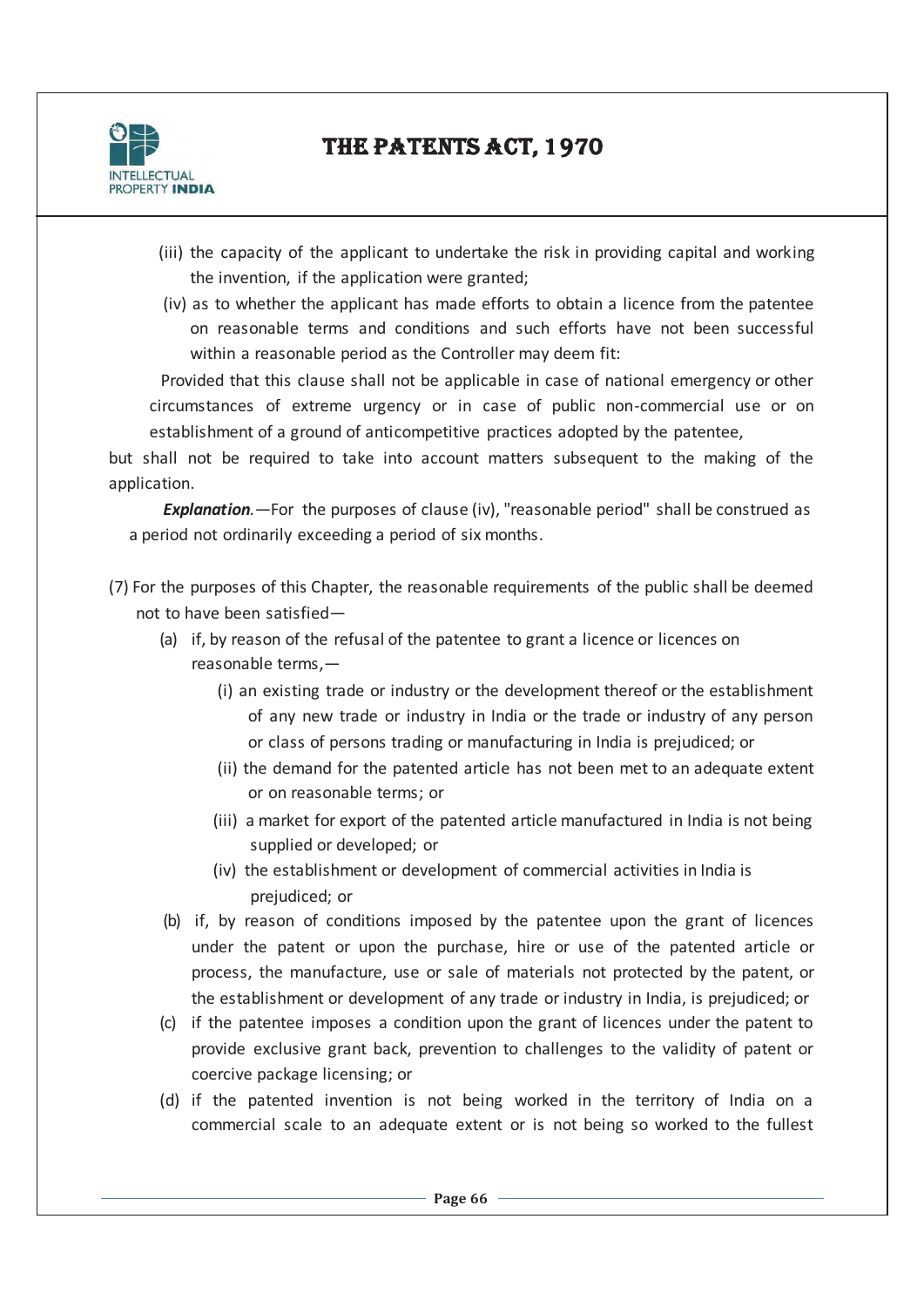

extent that is reasonably practicable; or

- (e) if the working of the patented invention in the territory of India on a commercial scale is being prevented or hindered by the importation from abroad of the patented article by—
	- (i) the patentee or persons claiming under him or
	- (ii) persons directly or indirectly purchasing from him; or
	- (iii) other persons against whom the patentee is not taking or has not taken proceedings for infringement.
- patent, a compulsory licence has been granted, the Central Government or any person interested may, after the expiration of two years from the date of the order granting the ground that the patented invention has not been worked in the territory of India or that reasonable requirements of the public with respect to the patented invention has not been satisfied or that the patented invention is not available to the public at a reasonably **85. Revocation of patents by the Controller for non-working.**—(1) Where, in respect of a first compulsory licence, apply to the Controller for an order revoking the patent on the affordable price.
- (2) Every application under sub-section (1) shall contain such particulars as may be prescribed, the facts upon which the application is based, and, in the case of an application other than by the Central Government, shall also set out the nature of the applicant's interest.
- (3) The Controller, if satisfied that the reasonable requirements of the public with respe ct to worked in the territory of India or that the patented invention is not available to the public at a reasonably affordable price, may make an order revoking the patent. the patented invention have not been satisfied or that patented invention has not been
- (4) Every application under sub-section (1) shall ordinarily be decided within one year of its being presented to the Controller.
- **86**. **Power of Controller to adjourn applications for compulsory licences, etc., in certain cases.**—(1) Where an application under section 84 or section 85, as the case may be, is made on the grounds that the patented invention has not been worked in the territory of India or on the ground mentioned in clause (d) of sub-section (7) of section 84 and the Controller is satisfied that the time which has elapsed since the sealing of the patent has for any reason been insufficient to enable the invention to be worked on a commercial scale to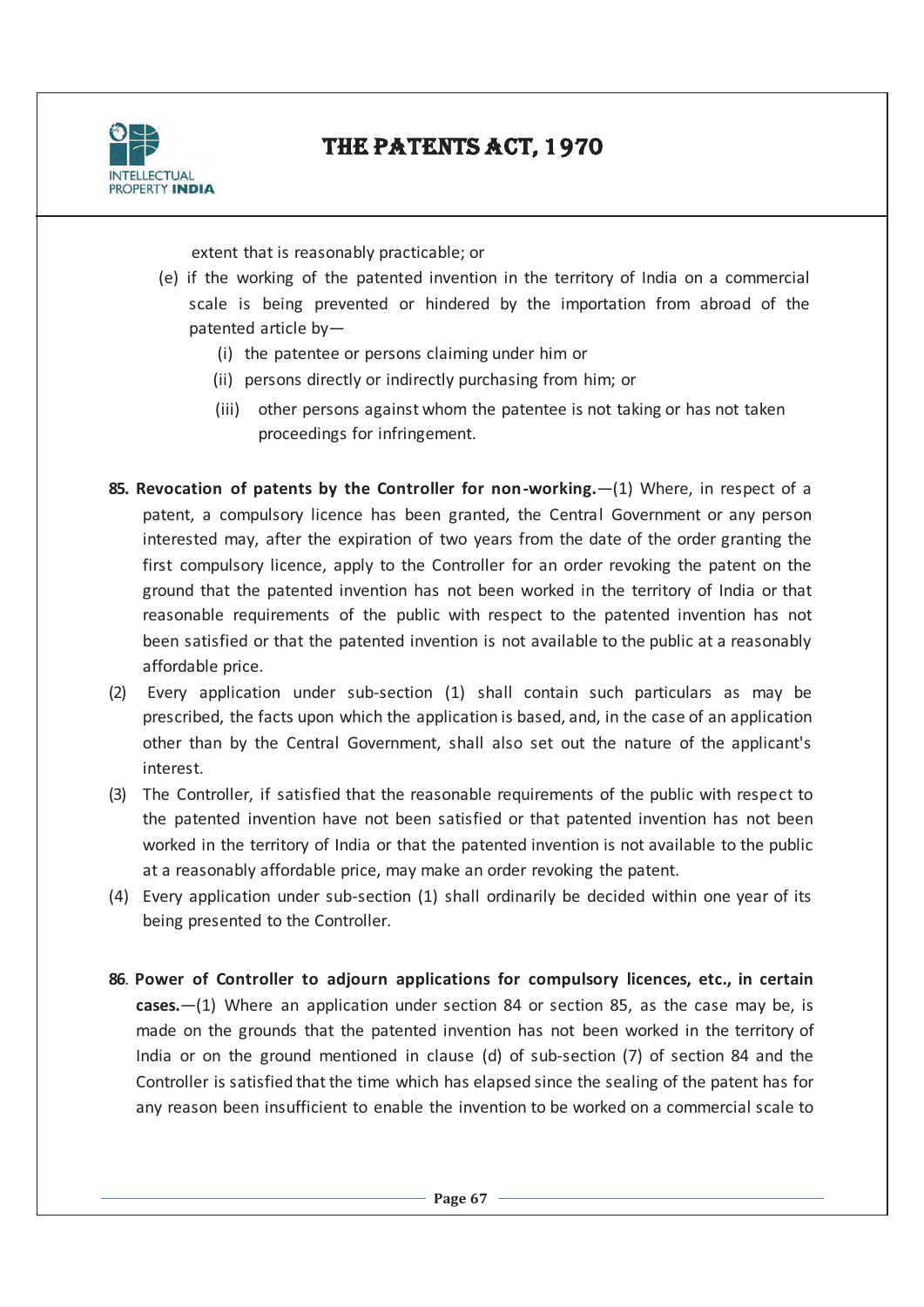

an adequate extent or to enable the invention to be so worked to the fullest extent that is reasonably practicable, he may, by order, adjourn the further hearing of the application for such period not exceeding twelve months in the aggregate as appears to him to be sufficient for the invention to be so worked:

 patented invention could not be worked as aforesaid before the date of the application was due to any State or Central Act or any rule or regulation made thereunder or any order of the Government imposed otherwise than by way of a condition for the working of the invention in the territory of India or for the disposal of the patented a rticles or of the articles made by the process or by the use of the patented plant, machinery, or apparatus, date on which the period during which the working of the invention was prevented by such Act, rule or regulation or order of Government as computed from the date of the Provided that in any case where the patentee establishes that the reason why a then, the period of adjournment ordered under this sub-section shall be reckoned from the application, expires.

- that the patentee has taken with promptitude adequate or reasonable steps to start the working of the invention in the territory of India on a commercial scale and to an adequate (2) No adjournment under sub-section (1) shall be ordered unless the Controller is satisfied extent.
- **87. Procedure for dealing with applications under sections 84 and 85.** (1) Where the Controller is satisfied, upon consideration of an application under section 84, Or section 85, appearing from the register to be interested in the patent in respect of which the that a *prima facie* case has been made out for the making of an order, he shall direct the applicant to serve copies of the application upon the patentee and any other person application is made, and shall publish the application in the official journal.
- (2) The patentee or any other person desiring to oppose the application may, within such time as may be prescribed or within such further time as the Controller may on application Controller notice of opposition. (made either before or after the expiration of the prescribed time) allow, give to the
- (3) Any such notice of opposition shall contain a statement setting out the grounds on which the application is opposed.
- (4) Where any such notice of opposition is duly given, the Controller shall notify the applicant, and shall give to the applicant and the opponent an opportunity to be heard before deciding the case,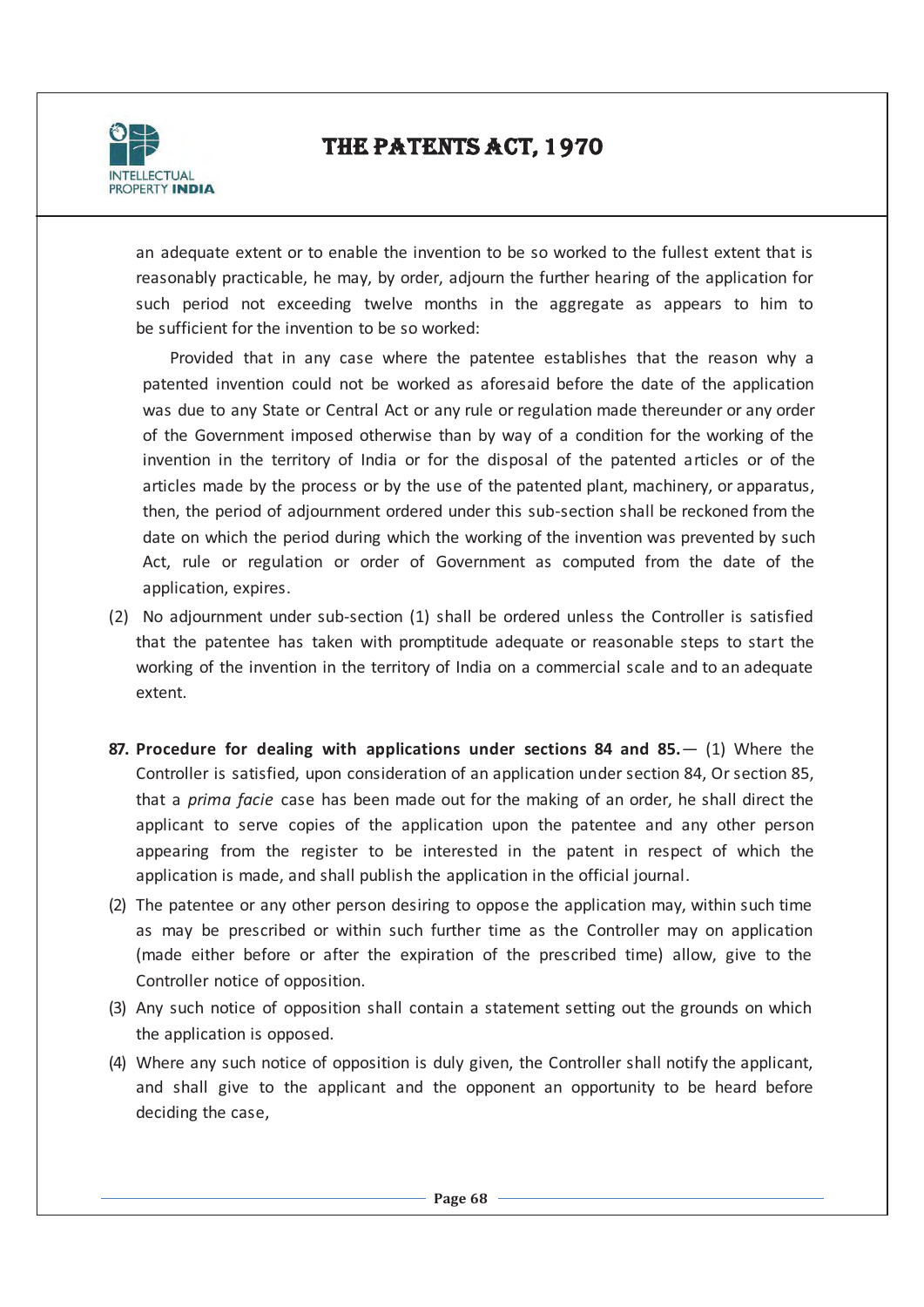

- **88. Powers of Controller in granting compulsory licences.**—(1) Where the Controller is satisfied on an application made under section 84 that the manufacture, use or sale of materials not upon the grant of licences under the patent, or upon the purchase, hire or use of the patented article or process, he may, subject to the provisions of that section, order the protected by the patent is prejudiced by reason of conditions imposed by the patentee grant of licences under the patent to such customers of the applicant as he thinks fit as well as to the applicant.
- (2) Where an application under section 84 is made by a person being the holder of a licence under the patent, the Controller may, if he makes an order for the grant of a licence to the applicant, order the existing licence to be cancelled, or may, if he thinks fit, instead of making an order for the grant of a licence to the applicant, order the existing licence to be amended.
- (3) Where two or more patents are held by the same patentee and an applicant for a compulsory licence establishes that the reasonable requirements of the public have not those patents involve important technical advancement of considerable economic in respect of the other patents also to enable the licensee to work the patent or patents in been satisfied with respect to some only of the said patents, then, if the Controller is satisfied that the applicant cannot efficiently or satisfactorily work the licence granted to him under those patents without infringing the other patents held by the patentee and if significance in relation to the other patents, he may, by order, direct the grant of a licence regard to which a licence is granted under section 84.
- (4) Where the terms and conditions of a licence have been settled by the Controller, the licensee may, at any time after he has worked the invention on a commercial scale for a period of not less than twelve months, make an application to the Controller for the revision of the terms and conditions on the ground that the terms and conditions settled have proved to be more onerous than originally expected and that in consequence thereof the licensee is unable to work the invention except at a loss:

Provided that no such application shall be entertained a second time.

- an application made under section 84 shall be exercised with a view to securing the **89. General purposes for granting compulsory licences**.—The powers of the Controller upon following general purposes, that is to say,—
	- (a) that patented inventions are worked on a commercial scale in the territory of India without undue delay and to the fullest extent that is reasonably practicable;
	- (b) that the interests of any person for the time being working or developing an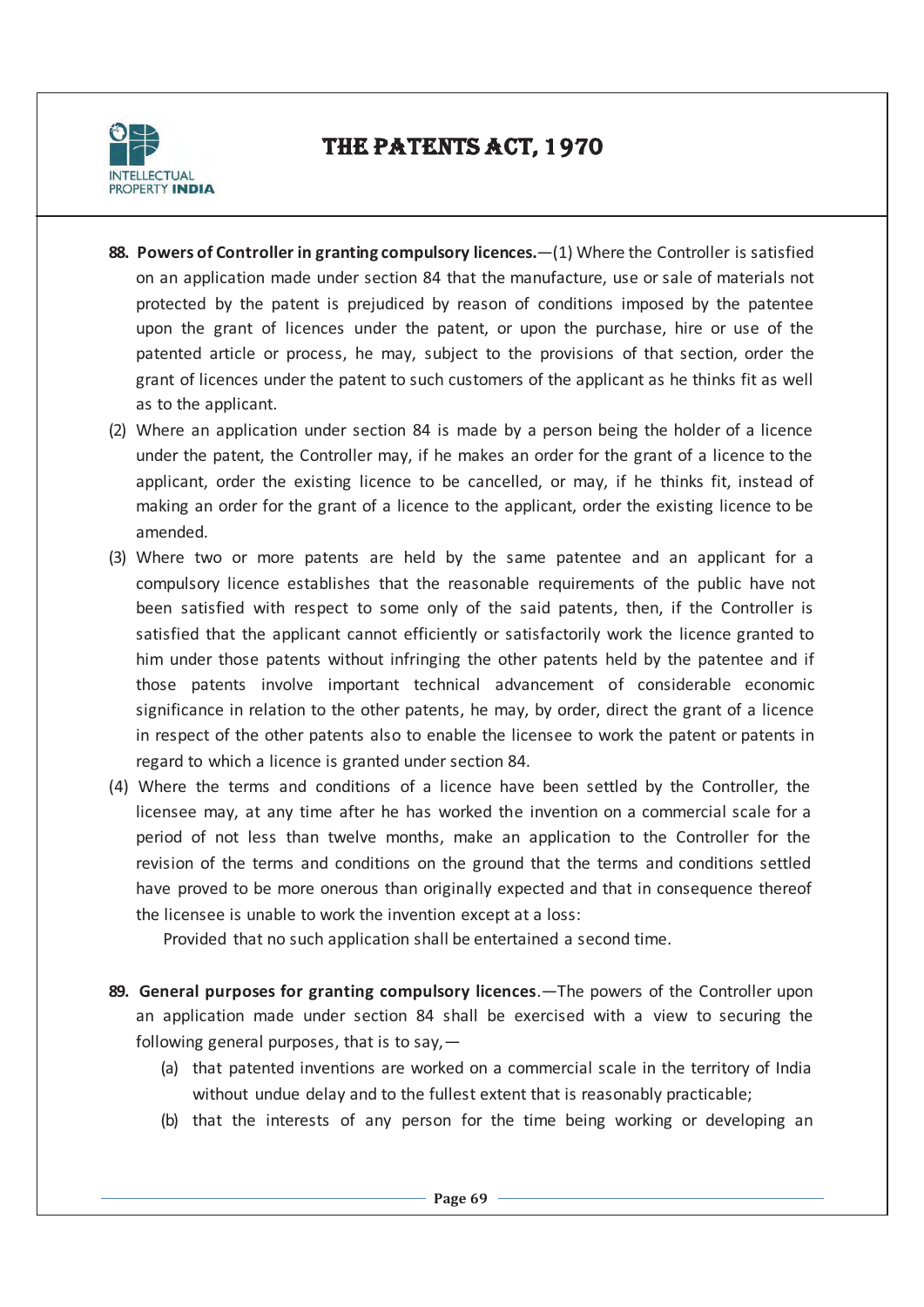

 invention in the territory of India under the protection of a patent are not unfairly prejudiced.

- **90. Terms and conditions of compulsory licences.—**(1) In settling the terms and conditions of a licence under section 84, the Controller s hall endeavour to secure—
	- person beneficially entitled to the patent, is reasonable, having regard to the nature of the invention, the expenditure incurred by the patentee in making the invention or in developing it and obtaining a patent and keeping it in force and other relevant (i) that the royalty and other remuneration, if any, reserved to the patentee or other factors;
	- (ii) that the patented invention is worked to the fullest extent by the person to whom the licence is granted and with reasonable profit to him;
	- (iii) that the patented articles are made available to the public at reasonably affordable prices;
	- (iv) that the licence granted is a non-exclusive licence;
	- (v) that the right of the licensee is non-assignable;
	- (vi) that the licence is for the balance term of the patent unless a shorter term is consistent with public interest;
	- (vii) that the licence is granted with a predominant purpose of supply in the Indian market and that the licensee may also export the patented product if need be in accordance with the provisions of sub-clause (iii) of clause (a) of sub-section (7) of section 84;
	- with the provisions of sub-clause (iii) of clause (a) of sub-section (7) of section 84; (viii) that in the case of semi-conductor technology, the licence granted is to work the invention for public non-commercial use;
	- administrative process to be anti-competitive, the licensee shall be permitted to export the patented product, if need be. (ix) that in case the licence is granted to remedy a practice etermined after judicial or
- (2) No licence granted by the Controller shall authorise the licensee to import the patented importation would, but for such authorisation, constitute an infringement of the rights of article or an article or substance made by a patented process from abroad where such the patentee.
- (3) Notwithstanding anything contained in sub-section (2), the Central Government may, if in its opinion it is necessary so to do, in the public interest,direct the Controller at any time to authorise any licensee in respect of a patent to import the patented article or an article or substance made by a patented process from abroad (subject to such conditions as it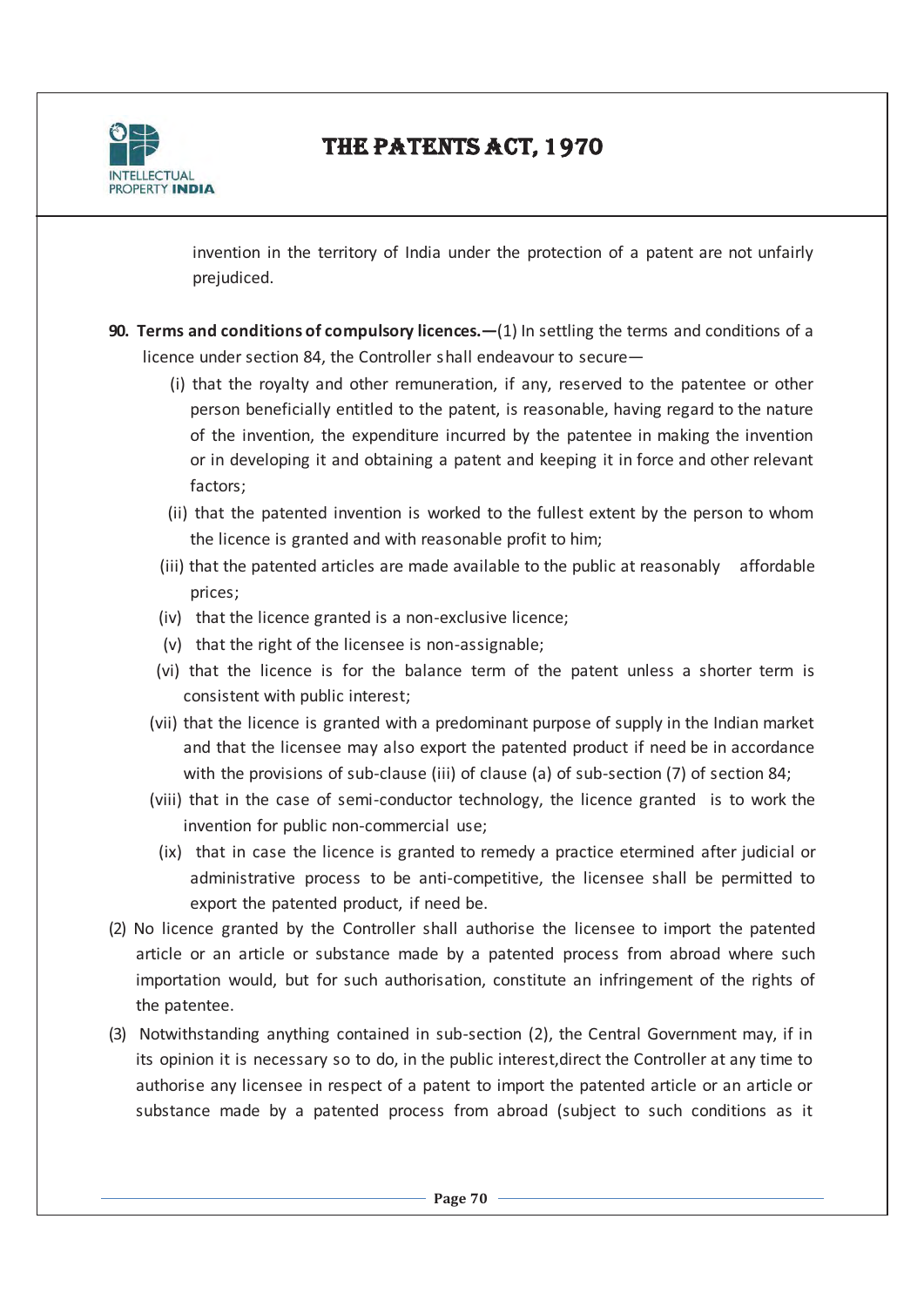

 remuneration, if any, payable to the patentee, the quantum of import, the sale price of the considers necessary to impose relating among other matters to the royalty and other imported article and the period of importation), and thereupon the Controller shall give effect to the directions.

- provisions of this Chapter, at any time after the sealing of a patent, any person who has the right to work any other patented invention either as patentee or as licensee thereof, exclusive or otherwise, may apply to the Controller for the grant of a licence of the first mentioned patent on the ground that he is prevented or hindered without such licence from working the other invention efficiently or to the best advantage possible. **91. Licensing of related patents.**—(1) Notwithstanding anything contained in the other
- (2) No order under sub-section (1) shall be made unless the Controller is satisfied—
	- (i) that the applicant is able and willing to grant, or procure the grant to the patentee and his licensees if they so desire, of a licence in respect of the other invention on reasonable terms; and
	- (ii) that the other invention has made a substantial contribution to the establishment or development of commercial or industrial activities in the territory of India.
- (3) When the Controller is satisfied that the conditions mentioned in sub-section (1) have been established by the applicant, he may make an order on such terms as he thinks fit granting a requested by the proprietor of the first mentioned patent or his licensee: licence under the first mentioned patent and a similar order under the other patent if so

 Provided that the licence granted by the Controller shall be non-assignable except with the assignment of the respective patents.

- (4) The provisions of sections 87, 88, 89 and 90 shall apply to licences granted under this section as they apply to licences granted under section 84.
- **92. Special provision for compulsory licences on notifications by Central Government.**—(1) If the Central Government is satisfied, in respect of any patent in force in circumstances of national emergency or in circumstances of extreme urgency or in case of public non- commercial use, that it is necessary that compulsory licenses should be granted at any time after the sealing thereof to work the invention, it may make a declaration to that effect, by notification in the Official Gazette, and thereupon the following provisions shall have effect, that is to say—
	- (i) the Controller shall on application made at any time after the notification by any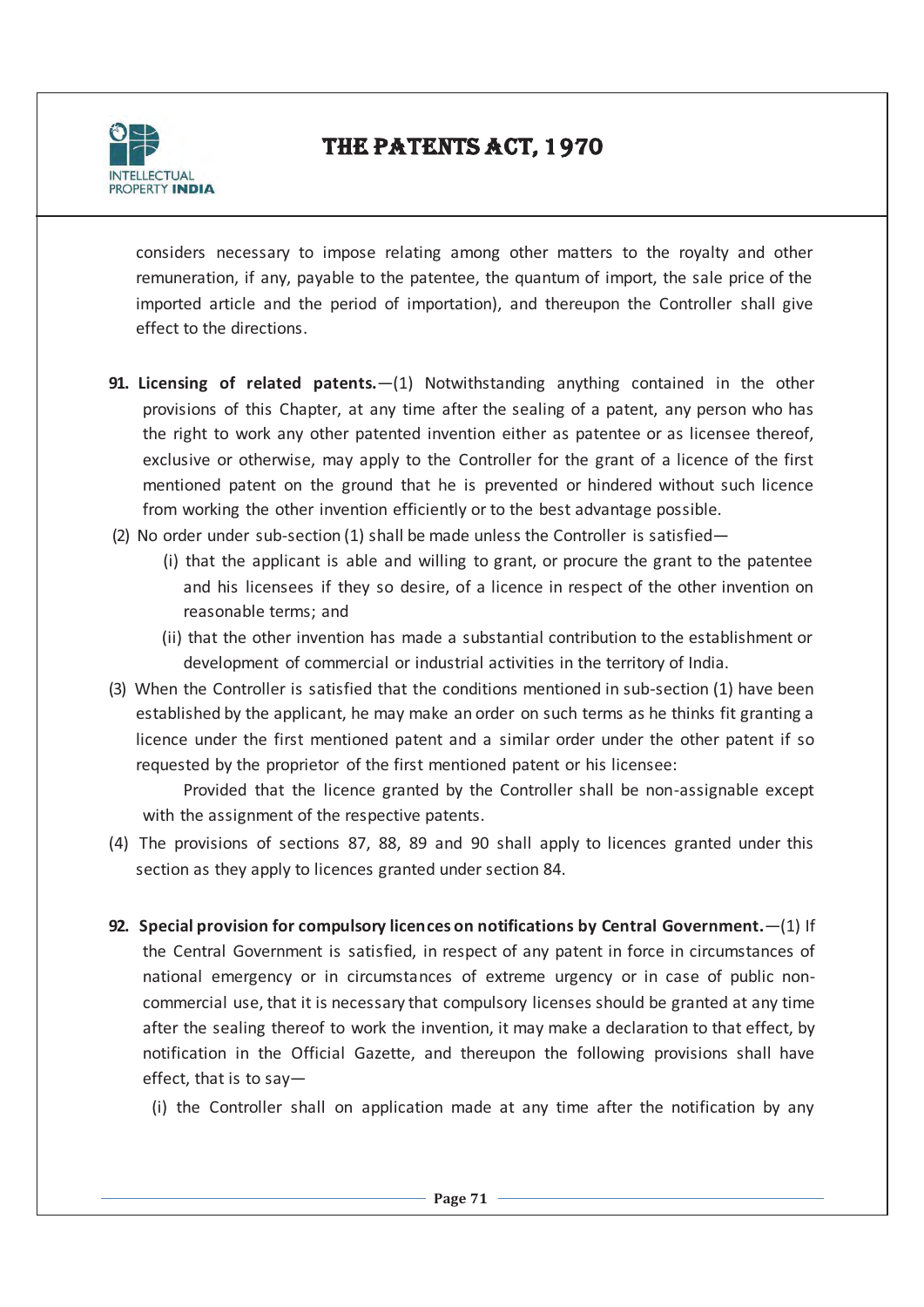

 person interested, grant to the applicant a licence under the patent on such terms and conditions as he thinks fit;

- (ii) in settling the terms and conditions of a licence granted under this section, the Controller shall endeavour to secure that the articles manufactured under the patent shall be available to the public at the lowest prices consistent with the patentees deriving a reasonable advantage from their patent rights.
- (2) The provisions of sections 83, 87, 88, 89 and 90 shall apply in relation to the grant of licences under this section as they apply in relation to the grant of licences under section 84.
- consideration of the application referred to in clause (i) of sub-section (1) that it is (3) Notwithstanding anything contained in sub-section (2), where the Controller is satisfied on necessary in—
	- (i) a circumstance of national emergency; or
	- (ii) a circumstance of extreme urgency; or
	- (iii) a case of public non-commercial use,

 which may arise or is required, as the case may be, including public health crises, relating tuberculosis, malaria or other epidemics, he shall not apply any procedure specified in section 87 in relation to that application for grant of licence under this section: to Acquired Immuno Deficiency Syndrome, Human Immuno Deficiency Virus,

 Provided that the Controller shall, as soon as may be practicable, inform the patentee of the patent relating to the application for such non-application of section 87.

 **92A. Compulsory licence for export of patented pharmaceutical products in certain exceptional** 

 capacity in the pharmaceutical sector for the concerned product to address public health problems, provided compulsory licence has been granted by such country or such country has, by notification or otherwise, allowed importation of the patented pharmaceutical products from India. **circumstances.**—(1) Compulsory licence shall be available for manufacture and export of patented pharmaceutical products to any country having insufficient or no manufacturing

- (2) The Controller shall, on receipt of an application in the prescribed manner, grant a compulsory licence solely for manufacture and export of the concerned pharmaceutical product to such country under such terms and conditions as may be specified and published by him.
- (3) The provisions of sub-sections (1) and (2) shall be without prejudice to the extent to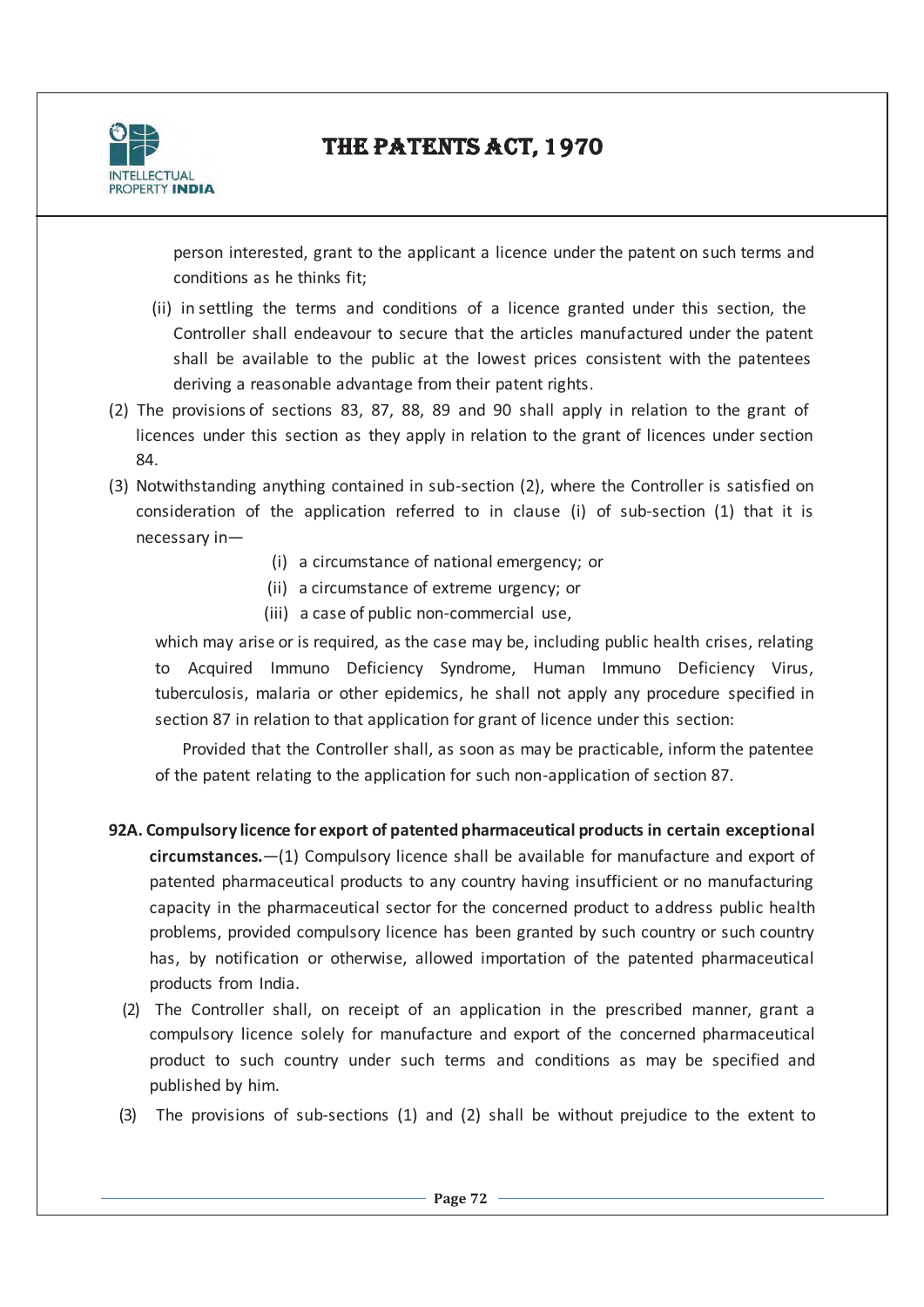

 which pharmaceutical products produced under a compulsory license can be exported under any other provision of this Act.

 patented product, or product manufactured through a patented process, of the ingredients necessary for their manufacture and diagnostic kits required for their use. *Explanation.*—For the purposes of this section, 'pharmaceutical products' means any pharmaceutical sector needed to address public health problems and shall be inclusive of

- **93. Order for licence to operate as a deed between parties concerned.**—Any order for the grant of a licence under this Chapter shall operate as if it were a deed granting a licence executed by the patentee and all other necessary parties embodying the terms and conditions, if any, settled by the Controller.
- **94. Termination of compulsory licence.—(**1) On an application made by the patentee or any other person deriving title or interest in the patent, a compulsory licence granted under section 84 may be terminated by the controller, if and when the circumstances that gave rise to the grant thereof no longer exist and such circumstances are unlikely to recur:

 Provided that the holder of the compulsory licence shall have the right to object to such termination.

- (2) While considering an application under section (1), the Controller shall take into account that the interest of the person who had previously been granted the licence is not unduly prejudiced.
- **95-98.** [Omitted by the *Patents (Amendment) Act,* 2002]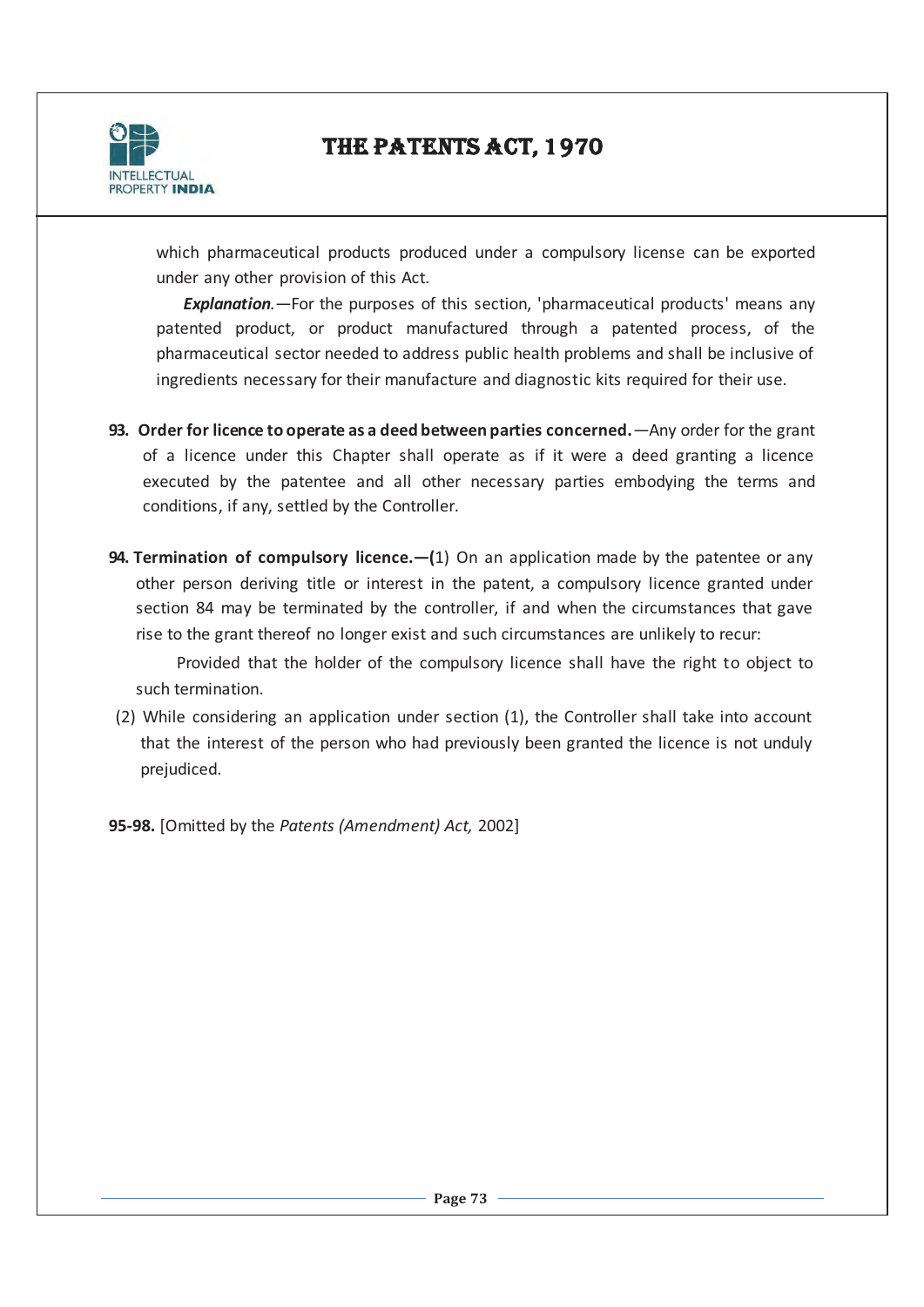

### CHAPTER XVII

# USE OF INVENTIONS FOR PURPOSES OF GOVERNMENT AND **ACQUISITION OF INVENTIONS BY CENTRAL GOVERNMENT**

- **99. Meaning of use of invention for purposes of Government.** (1) For the purposes of this Chapter, an invention is said to be used for the purposes of Government if it is made, used, exercised or vended for the purposes of the Central Government, a State Government or a Government undertaking.
- (2) [Omitted by the *Patents (Amendment) Act,* 2002]
- (3) Nothing contained in this Chapter shall apply in respect of any such importation, making or using of any machine, apparatus or other article or of any such using of any process or of any such importation, using or distribution of any medicine or drug, as may be made by virtue of one or more of the conditions specified in section 47.
- **100. Power of Central Government to use inventions for purposes of Government.**—(1) Notwithstanding anything contained in this Act, at any time after an application for a patent has been filed at the patent office or a patent has been granted, the Central Government and any person authorised in writing by it, may use the invention for the purposes of Government in accordance with the provisions of this Chapter.
- (2) Where an invention has, before the priority date of the relevant claim of the complete specification, been duly recorded in a document, or tested or tried, by or on behalf of the Government or a Government undertaking, otherwise than in consequence of the authorised in writing by it for the purposes of Government may be made free of any royalty or other remuneration to the patentee. communication of the invention directly or indirectly by the patentee or by a person from whom he derives title, any use of the invention by the Central Government or any person
- (3) If and so far as the invention has not been so recorded or tried or tested as aforesaid, any under sub-section (1), at any time after grant of the patent or in consequence of any such communication as aforesaid, shall be made upon terms as may be agreed upon either before or after the use, between the Central Government or any person authorised under use of the invention made by the Central Government or any person authorised by it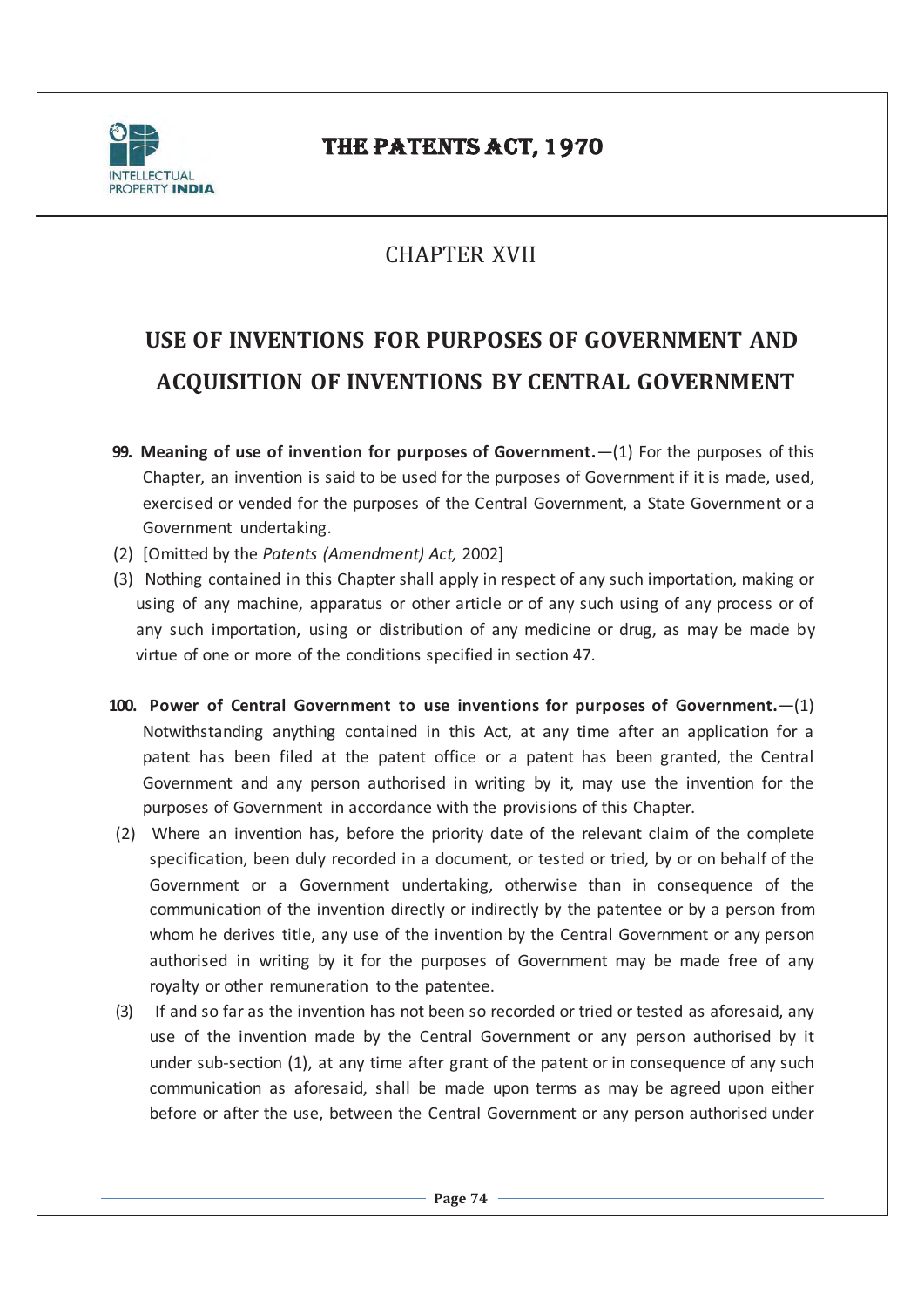

 sub-section (1) and the patentee, or, as may in default of agreement be determined by the High Court on a reference under section 103:

 Provided that in case of any such use of any patent, the patentee shall be paid not more than adequate remuneration in the circumstances of each case, taking into account the economic value of the use of the patent.

- (4) The authorisation by the Central Government in respect of an invention may be given under this section, either before or after the patent is granted and either before or after the acts in respect of which such authorisation is given or done, and may be given to any person whether or not he is authorised directly or indirectly by the applicant or the patentee to make, use, exercise or vend the invention or import the machine, apparatus or other article or medicine or drug covered by such patent.
- (5) Where an invention has been used by or with the authority of the Central Government for emergency or other circumstances of extreme urgency or for noncommercial use, the Government shall notify the patentee as soon as practicable of the fact and furnish him with such information as to the extent of the use of the invention as he may, from time to the purposes of Government under this section, then, except in case of national time, reasonably require; and where the invention has been used for the purposes of a Government undertaking, the Central Government may call for such information as may be necessary for this purpose from such undertaking.
- (6) The right to make, use, exercise and vend an invention for the purposes of Government have been made in exercise of that right, and a purchaser of goods so sold, and a person claiming through him, shall have the power to deal with the goods as if the Central Government or the person authorised under sub-section (1) were the patentee of the under sub-section (1) shall include the right to sell on noncommercial basis, the goods invention.
- (7) Where in respect of a patent which has been the subject of an authorisation under this where such patent has been assigned to the patentee in consideration of royalties or also be given to such exclusive licensee or assignor, as the case may be, and the reference to the patentee in sub-section (3) shall be deemed to include a reference to such assignor section, there is an exclusive licensee as is referred to in sub-section (3) of section 101, or other benefits determined by reference to the use of the invention (including payments by way of minimum royalty), the notice directed to be given under sub-section (5) shall or exclusive licensee.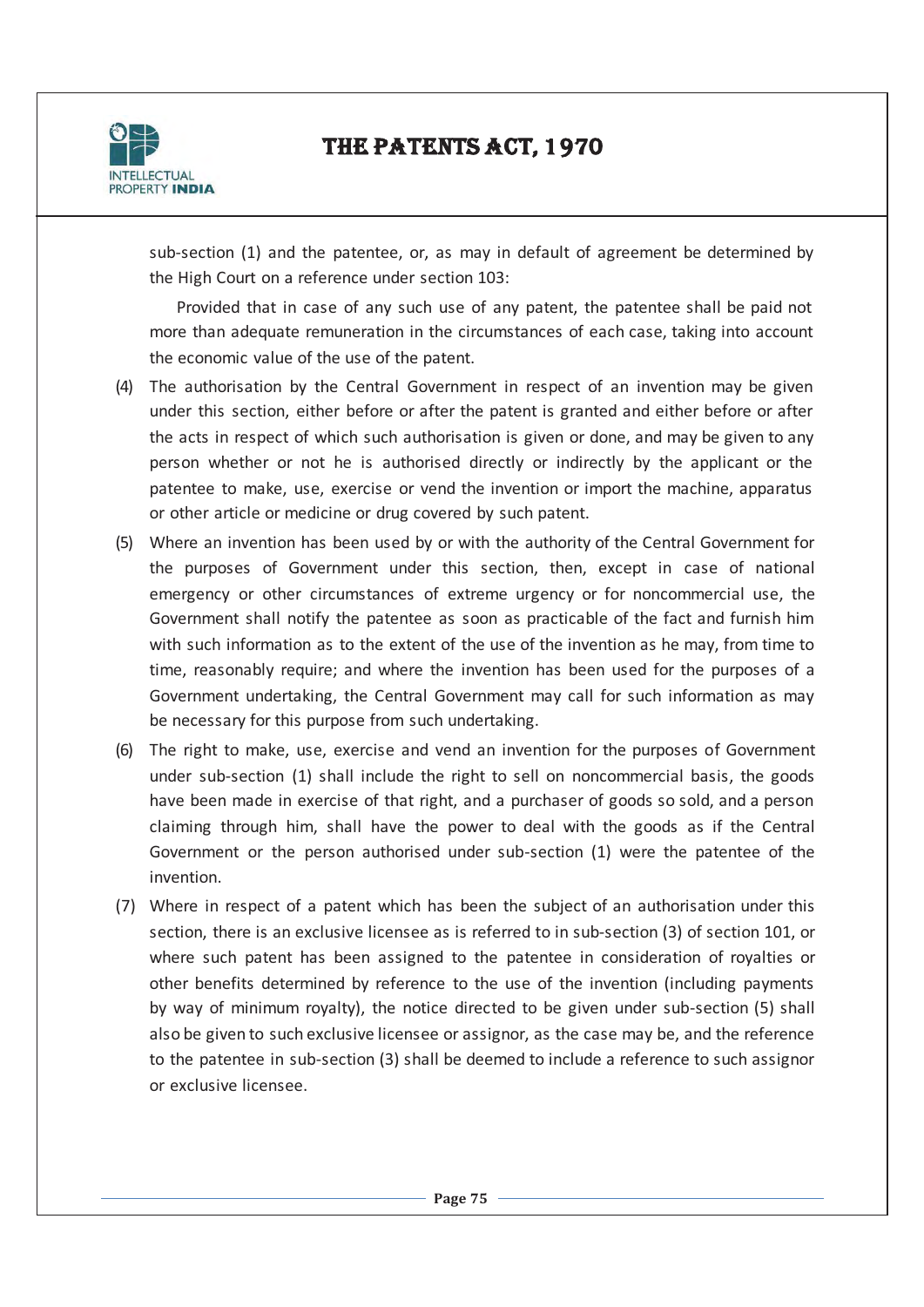

- **101. Rights of third parties in respect of use of invention for purposes of Government.**—(1) In relation to any use of a patented invention, or an invention in respect of which an application for a patent is pending, made for the purposes of Government—
	- (a) by the Central Government or any person authorised by the Central Government under section 100; or
	- (b) by the patentee or applicant for the patent to the order made by the Central Government,

 the provisions of any licence, assignment or agreement granted or made, between the patentee or applicant for the patent (or any person who derives title for him or from whom he derives title) and any person other then the Central Government shall be of no effect so far as those provisions—

- (i) restrict or regulate the use for the purposes of Government of the invention, or of any model document or information relating thereto, or
- (ii) provide for the making of payments in respect of any use of the invention or of the model, document or information relating thereto for the purposes of Government ,

 said use for the purposes of Government shall not be deemed to be an infringement of and the reproduction or publication of any model or document in connection with the any copyright subsisting in the model or document.

- (2) Where the patent, or the right to apply for or obtain the patent, has been assigned to the patentee in consideration of royalties or other benefits determined by reference to the use of the invention then, in relation to any use of the invention made for the purposes of Government by the patentee to the order of the Central Government, sub-section (3) of section 100 shall have effect as if that use were made by virtue of an authority given under that section; and use of the invention for the purposes of Government by virtue of sub-section (3) of that section shall have effect as if the reference to the patentee included a reference to the assignor of the patent, and any sum payable by virtue of that may be agreed upon between them or as may in default of agreement be determined by sub-section shall be divided between the patentee and the assignor in such proportion as the High Court on a reference under section 103.
- (3) Where by virtue of sub-section (3) of section 100, payments are required to be made by respect of the use of an invention for the purposes of Government and where in respect of such patent there is an exclusive licensee authorised under his licence to use the invention for the purposes of Government, such sum shall be shared by the patentee and such licensee in such proportions, if any, as may be agreed upon between them or the Central Government or persons authorised under sub-section (1) of that section in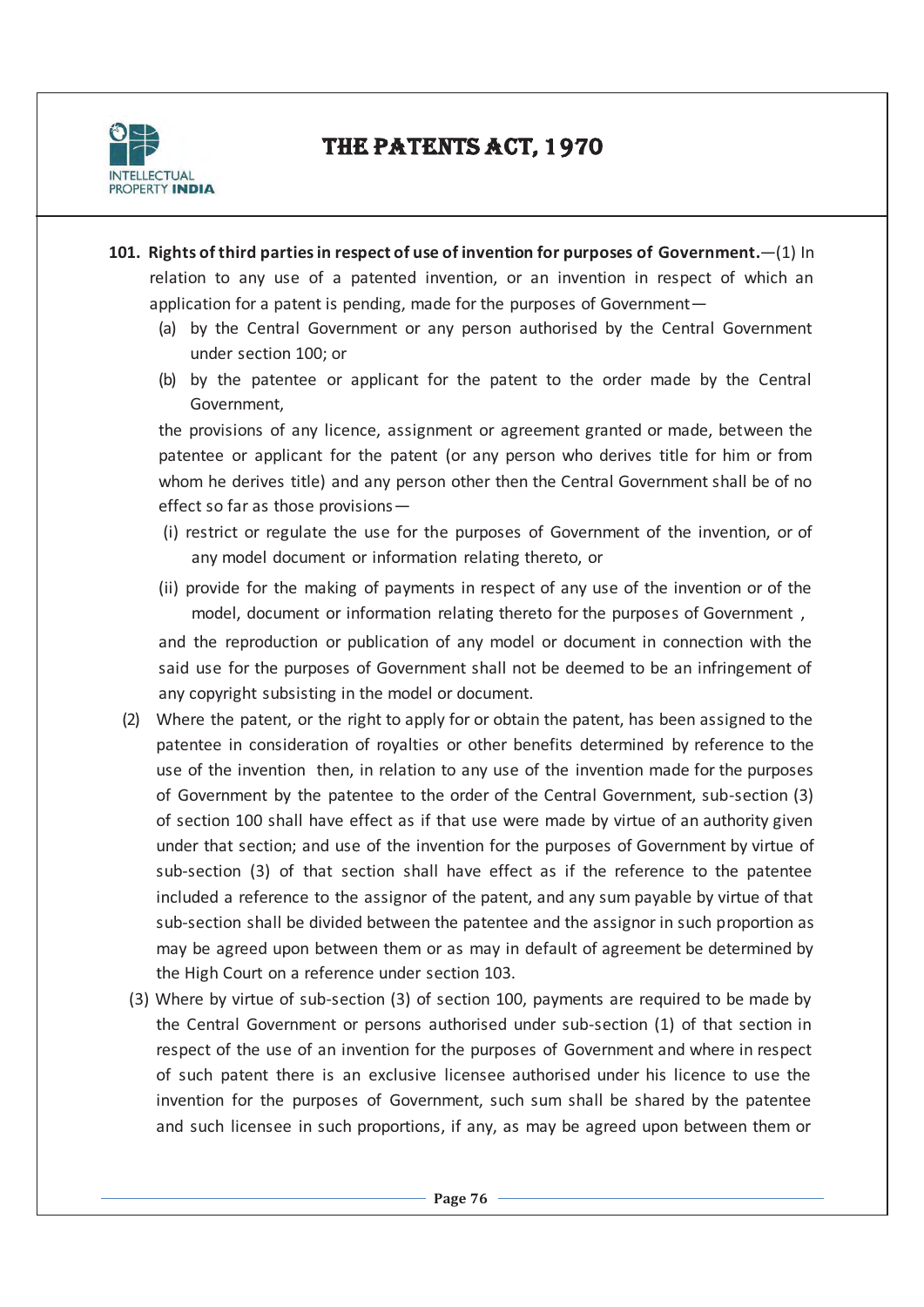

 as may in default of agreement be determined by the High Court on a reference under section 103 to be just, having regard to any expenditure incurred by the licensee —

- (a) in developing the said invention; or
- (b) in making payments to the patentees other than royalties or other benefits determined by reference to the use of the invention in consideration of the licence.
- 102. Acquisition of inventions and patents by the Central Government. (1) The Central Government may, if satisfied that it is necessary that an invention which is the subject of an application for a patent or a patent should be acquired from the applicant or the and thereupon the invention or patent and all rights in respect of the invention or patent shall, by force of this section, stand transferred to and be vested in the Central patentee for a public purpose, publish a notification to that effect in the Official Gazette, Government.
	- (2) Notice of the acquisition shall be given to the applicant, and, where a patent has been granted, to the patentee and other persons, if any, appearing in the register as having an interest in the patent.
	- (3) The Central Government shall pay to the applicant, or, as the case may be, the patentee and other persons appearing on the register as having an interest in the patent such applicant, or the patentee and other persons; or, as may, in default of agreement, be determined by the High Court on a reference under section 103 to be just having regard to the expenditure incurred in connection with the invention and, in the case of a patent, the term thereof, the period during which and the manner in which it has already been worked (including the profits made during such period by the patentee or by his licensee compensation as may be agreed upon between the Central Government and the whether exclusive or otherwise) and other relevant factors.
- $103.$  dispute as to the exercise by the Central Government or a person authorised by it of the powers conferred by section 100, or as to terms for the use of an invention for the purposes of Government thereunder or as to the right of any person to receive any part of a payment made in pursuance of sub-section (3) of that section or as to the amount of may be referred to the High Court by either party to the dispute in such manner as may **103. Reference to High Court of disputes as to use for purposes of Government.**—(1) Any compensation payable for the acquisition of an invention or a patent under section 102, be prescribed by the rules of the High Court.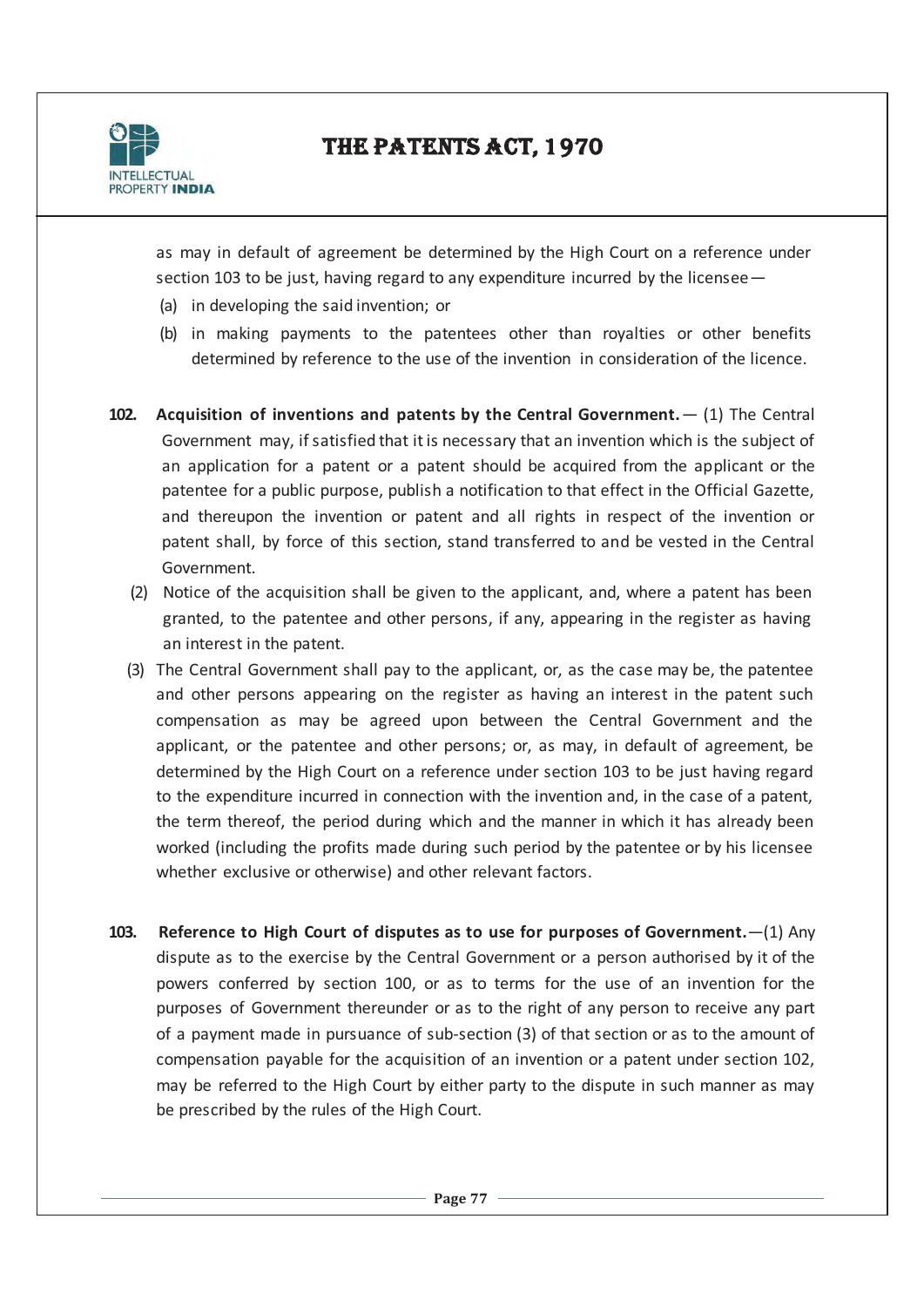

- (2) In any proceedings under this section to which the Central Government is a party, the Central Government may,—
	- (a) if the patentee is a party to the proceedings, petition by way of counter-claim for revocation of the patent on any ground upon which a patent may be revoked under section 64; and
	- (b) whether a patentee is or is not a party to the proceedings, put in issue the validity of the patent without petitioning for its revocation.
- (3) If in such proceedings as aforesaid any question arises whether an invention has been recorded, tested or tried as is mentioned in section 100, and the disclosure of any document regarding the invention, or of any evidence of the test or trial thereof, would, independent expert mutually agreed upon. in the opinion of the Central Government, be prejudicial to the public interest, the disclosure may be made confidentially to the advocate of the other party or to an
- (4) In determining under this section any dispute between the Central Government and any person as to terms for the use of an invention for the purposes of Government, the High Court shall have regard to any benefit or compensation which that person or any person from whom he derives title, may have received, or may be entitled to receive, directly or indirectly in respect of the use of the invention in question for the purposes of Government.
- (5) In any proceedings under this section, the High Court may at any time order the whole proceedings or any question or issue of fact arising therein to be referred to an official referee, commissioner or an arbitrator on such terms as the High Court may direct, and references to the High Court in the foregoing provisions of this section shall be construed accordingly.
- (6) Where the invention claimed in a patent was made by a person who at the time it was made was in the service of the Central Government or of a State Government or was an employee of a Government undertaking and the subject-matter of the invention is undertaking to be connected with the work done in the course of the normal duties of the Government servant or employee of the Government undertaking, then, notwithstanding anything contained in this section, any dispute of the nature referred to in sub-section (1) relating to the invention shall be disposed of by the Central Government conformably to the provisions of this section so far as may be applicable, but before doing so the Central Government shall give an opportunity to the patentee and such other parries as it considers have an interest in the matter to be heard. certified by the relevant Government or the principal officer of the Government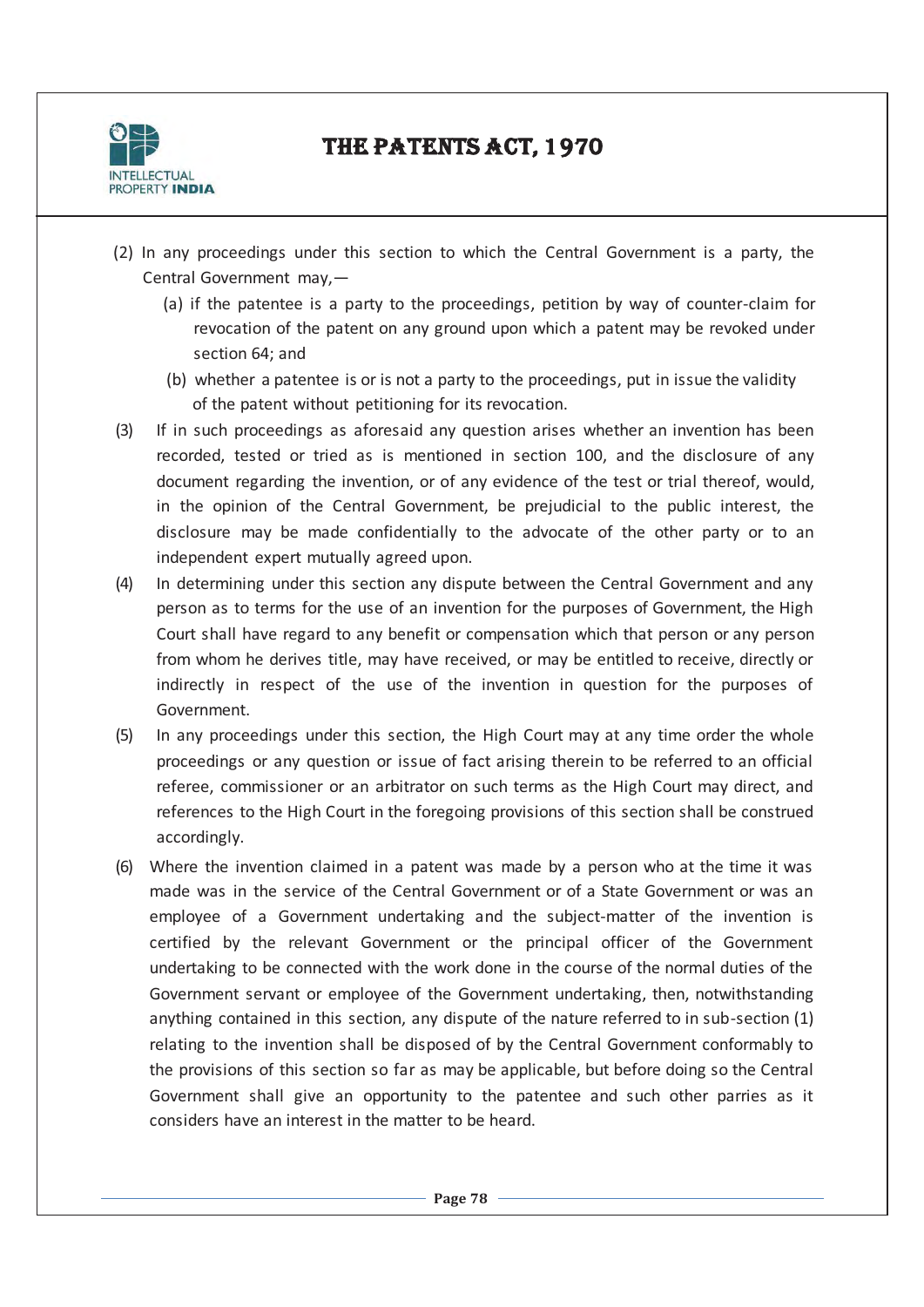

### CHAPTER XVIII

#### **SUITS CONCERNING INFRINGEMENT OF PATENTS SUITS CONCERNING INFRINGEMENT OF PATENTS**

 106 or for infringement of a patent shall be instituted in any court inferior to a district court having jurisdiction to try the suit: **104. Jurisdiction.**—No suit for a declaration under section 105 or for any relief under section

 Provided that where a counter-claim for revocation of the patent is made by the defendant, the suit, along with the counter-claim, shall be transferred to the High Court for decision.

- infringement of a patent, where the subject matter of patent is a process for obtaining a product, the court may direct the defendant to prove that the process used by him to obtain the product, identical to the product of the patented process, is different from **104A. Burden of proof in case of suits concerning infringement.**—(1) In any suit for the patented process if,—
	- (a) the subject matter of the patent is a process for obtaining a new product; or
	- (b) there is a substantial likelihood that the identical product is made by the process, and the patentee or a person deriving title or interest in the patent from him, has been unable through reasonable efforts to determine the process actually used: Provided that the patentee or a person deriving title or interest in the patent from him first proves that the product is identical to the product directly obtained by the patented process.
- (2) In considering whether a party has discharged the burden imposed upon him by sub- section (1), the court shall not require him to disclose any manufacturing or commercial secrets, if it appears to the court that it would be unreasonable to do so.
- **105. Power of court to make declaration as to non-infringement.** (1) Notwithstanding anything contained in section 34 of the Specific Relief Act, 1963 (47 of 1963), any person may institute a suit for a declaration that the use by him of any process, or the making, use or sale of any article by him does not,or would not, constitute an infringement of a claim of a patent against the patentee or the holder of an exclusive licence under the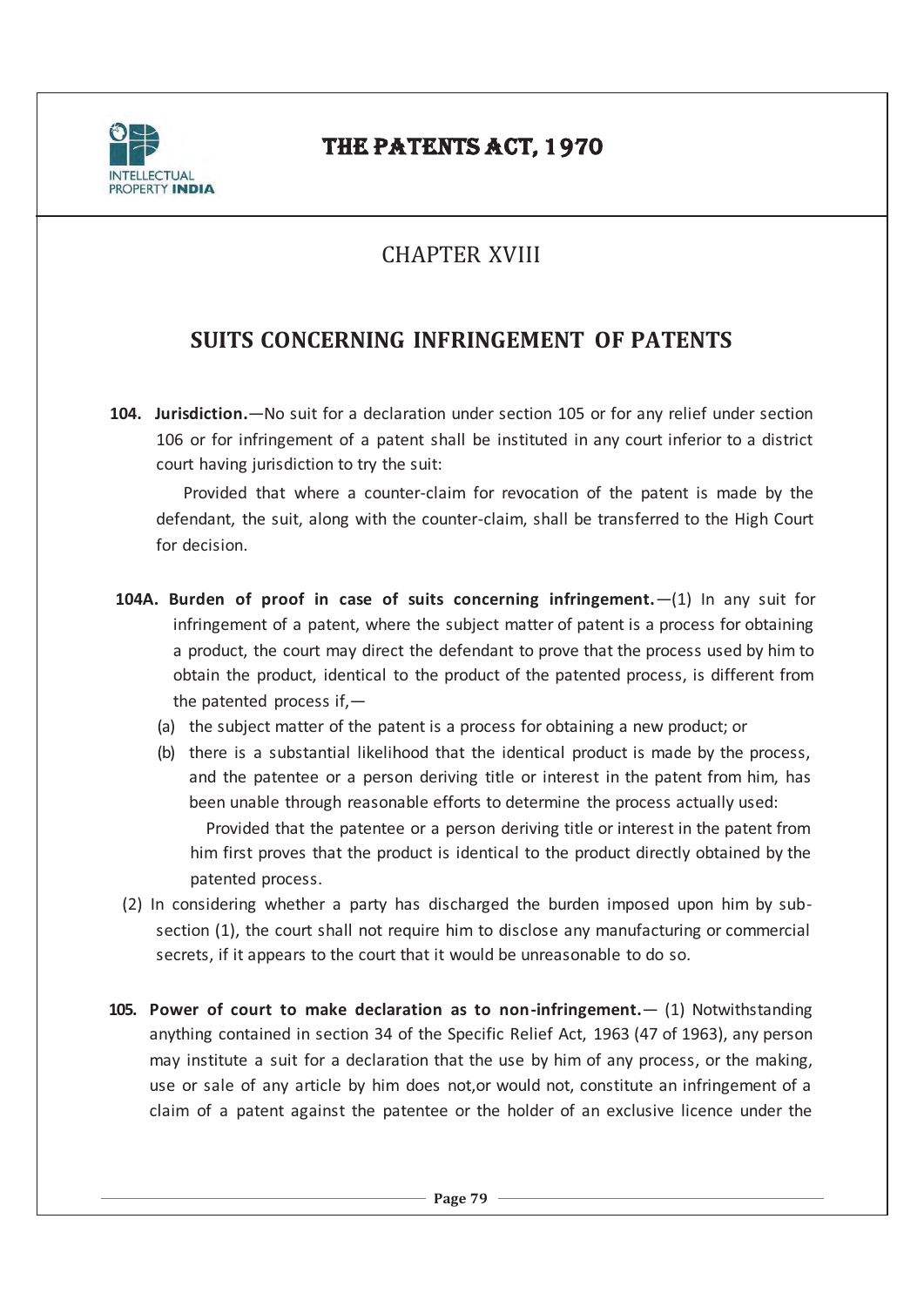

 patent, notwithstanding that no assertion to the contrary has been made by the patentee or the licensee,if it is shown—

- (a) that the plaintiff has applied in writing to the patentee or exclusive licensee for a' written acknowledgements to the effect of the declaration claimed and has furnished him with full particulars in writing of the process or article in question; and
- (b) that the patentee or licensee has refused or neglected to give such an acknowledgement.
- unless for special reasons the court thinks fit to order otherwise, be paid by the plaintiff. (2) The costs of all parties in a suit for a declaration brought by virtue of this section shall,
- (3) The validity of a claim of the specification of a patent shall not be called in question in a suit for a declaration brought by virtue of this section, and accordingly the making or refusal of such a declaration in the case of a patent shall not be deemed to imply that the patent is valid or invalid.
- (4) A suit for a declaration may be brought by virtue of this section at any time after the publication of grant of a patent, and references in this section to the patentee shall be construed accordingly.
- **106. Power of court to grant relief in cases of groundless threats of infringement proceedings.**—(1) Where any person (whether entitled to or interested in a patent or an application for patent or not) threatens any other person by circulars or advertisements proceedings for infringement of a patent, any person aggrieved thereby may bring a suit or by communications, oral or in writing addressed to that or any other person, with against him praying for the following reliefs, that is to say—
	- (a) a declaration to the effect that the threats are unjustifiable;
	- (b) an injunction against the continuance of the threats; and
	- (c) such damages, if any, as he has sustained thereby.
- (2) Unless in such suit the defendant proves that the acts in respect of which the proceedings were threatened constitute or, if done, would constitute, an infringement of a patent or of rights arising from the publication of a complete specification in respect of a claim of the specification not shown by the plaintiff to be invalid the court may grant to the plaintiff all or any of the reliefs prayed for.

 *Explanation.*—A mere notification of the existence of a patent does not constitute a threat of proceeding within the meaning of this section.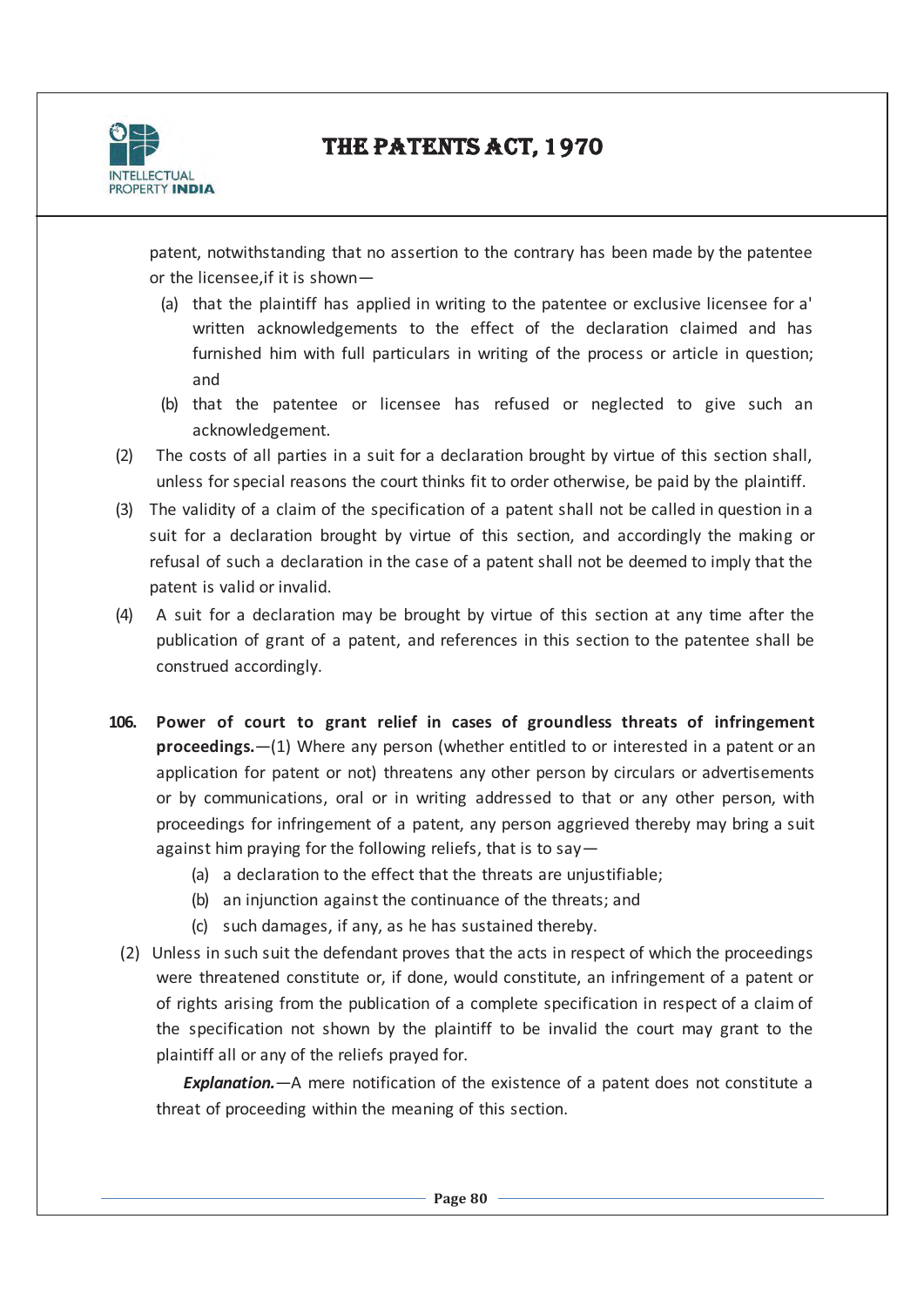

- **107.**  every ground on which it may be revoked under section 64 shall be available as a ground **Defences, etc., in suits for infringement.**—(1) In any suit for infringement of a patent for defence.
- $(2)$  machine, apparatus of other article or by the using of any process or by the importation, use or distribution or any medicine or drug, it shall be a ground for defence that such making, using, importation or distribution is in accordance with any one or more of the In any suit for infringement of a patent by the making, using or importation of any conditions specified in section 47.

**107A. Certain acts not to be considered as infringement.**—For the purposes of this Act,—

- country other than India, that regulates the manufacture, construction, use, sale or (a) any act of making, constructing, using, selling or importing a patented invention solely for uses reasonably related to the development and submission of information required under any law for the time being in force, in India, or in a import of any product;
- authorised under the law to produce and sell or distribute the product, (b) importation of patented products by any person from a person who is duly

shall not be considered as a infringement of patent rights.

- 108. Reliefs in suit for infringement. (1) The reliefs which a court may grant in any suit for infringement include an injunction (subject to such terms, if any, as the court thinks fit) and, at the option of the plaintiff, either damages or an account of profits.
	- $(2)$  and implements, the predominant use of which is in the creation of infringing goods shall be seized, forfeited or destroyed, as the court deems fit under the circumstances The court may also order that the goods which are found to be infringing and materials of the case without payment of any compensation.
- **109. Right of exclusive licensee to take proceedings against infringement.**—(1) The holder of an exclusive licence shall have the like right as the patentee to institute a suit in respect of any infringement of the patent committed after the date of the licence, and in awarding damages or an account of profits or granting any other relief in any such suit the court shall take into consideration any loss suffered or likely to be suffered by the exclusive licensee as such or, as the case may be, the profits earned by means of the infringement so far as it constitutes an infringement of the rights of the exclusive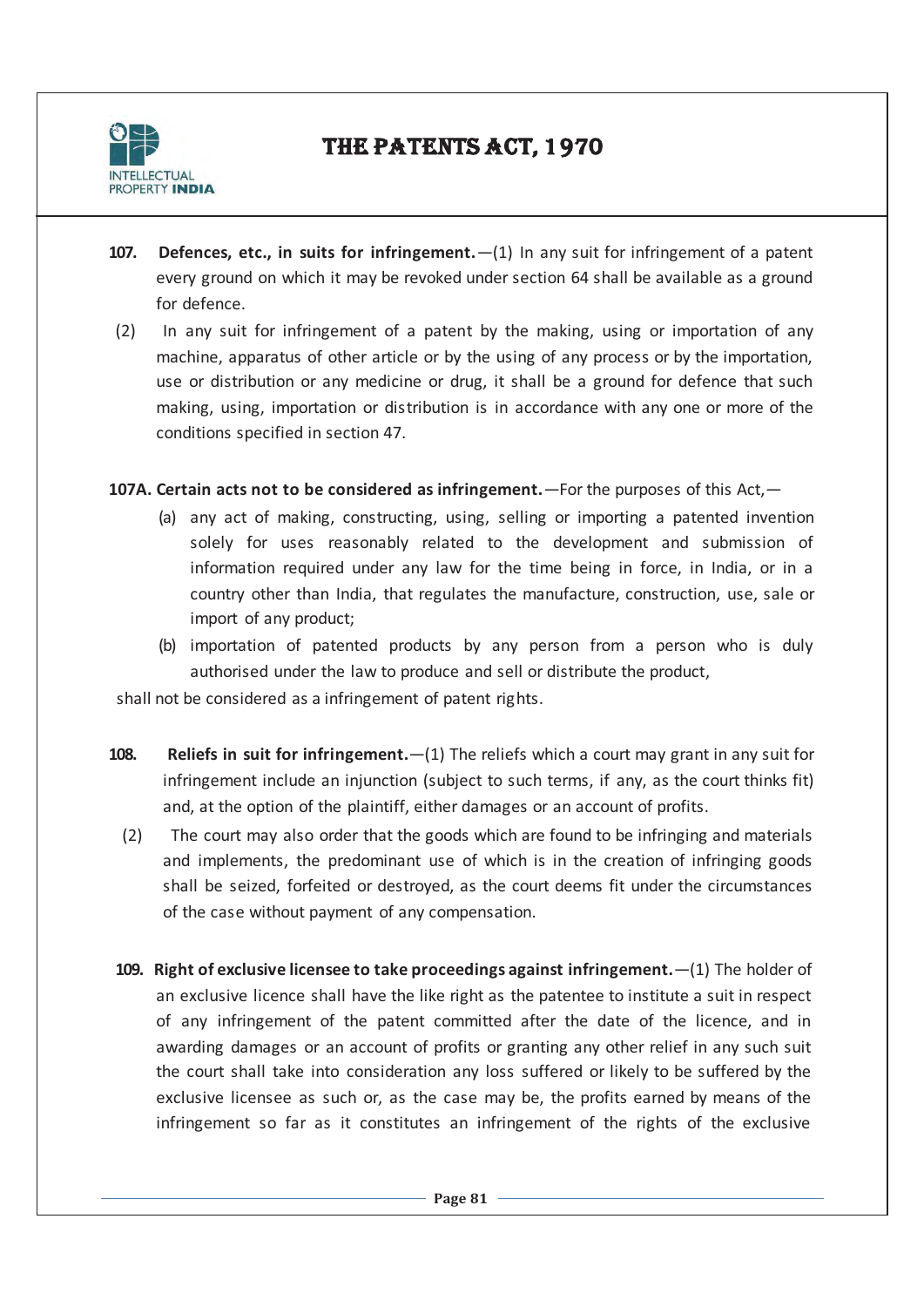

licensee as such.

- (2) In any suit for infringement of a patent by the holder of an exclusive licence under sub- section (1), the patentee shall, unless he has joined as a plaintiff in the suit, be added as a defendant, but a patentee so added as defendant shall not be liable for any costs unless he enters an appearance and takes part in the proceedings.
- person to whom a licence has been granted under section 84 shall be entitled to call upon the patentee to take proceedings to prevent any infringement of the patent, and, if the patentee refuses or neglects to do so within two months after being so called upon, the licensee may institute proceedings for the infringement in his own name as though he defendant shall not be liable for any costs unless he enters an appearance and takes part **110. Right of licensee under section 84 to take proceedings against infringement.**—Any were the patentee, making the patentee a defendant; but a patentee so added as in the proceedings.
- **111. Restriction on power of court to grant damages or account of profits for infringement.** (1) In a suit for infringement of patent, damages or an account of profits shall not be granted against the defendant who proves that at the date of the infringement he was not aware and had no reasonable grounds for believing that the patent existed.

 reasonable grounds for believing that a patent exists by reason only of the application to that a patent has been obtained for the article, unless the number of the patent accompanies the word or words in question. *Explanation.*—A person shall not be deemed to have been aware or to have had an article of the word "patent", "patented" or any word or words expressing or implying

- (2) In any suit for infringement of a patent the court may, if it trunks fit, refuse to grant any damages or an account of profits in respect of any infringement committed after a failure to pay any renewal fee with the prescribed period and before any extension of that period.
- (3) Where an amendment of a specification by way of disclaimer, correction or explanation has been allowed under this Act after the publication of the specification, no damages or account of profits shall be granted in any proceeding in respect of the use of the invention before the date of the decision allowing the amendment, unless the court is satisfied that the specification as originally published was framed in good faith and with reasonable skill and knowledge.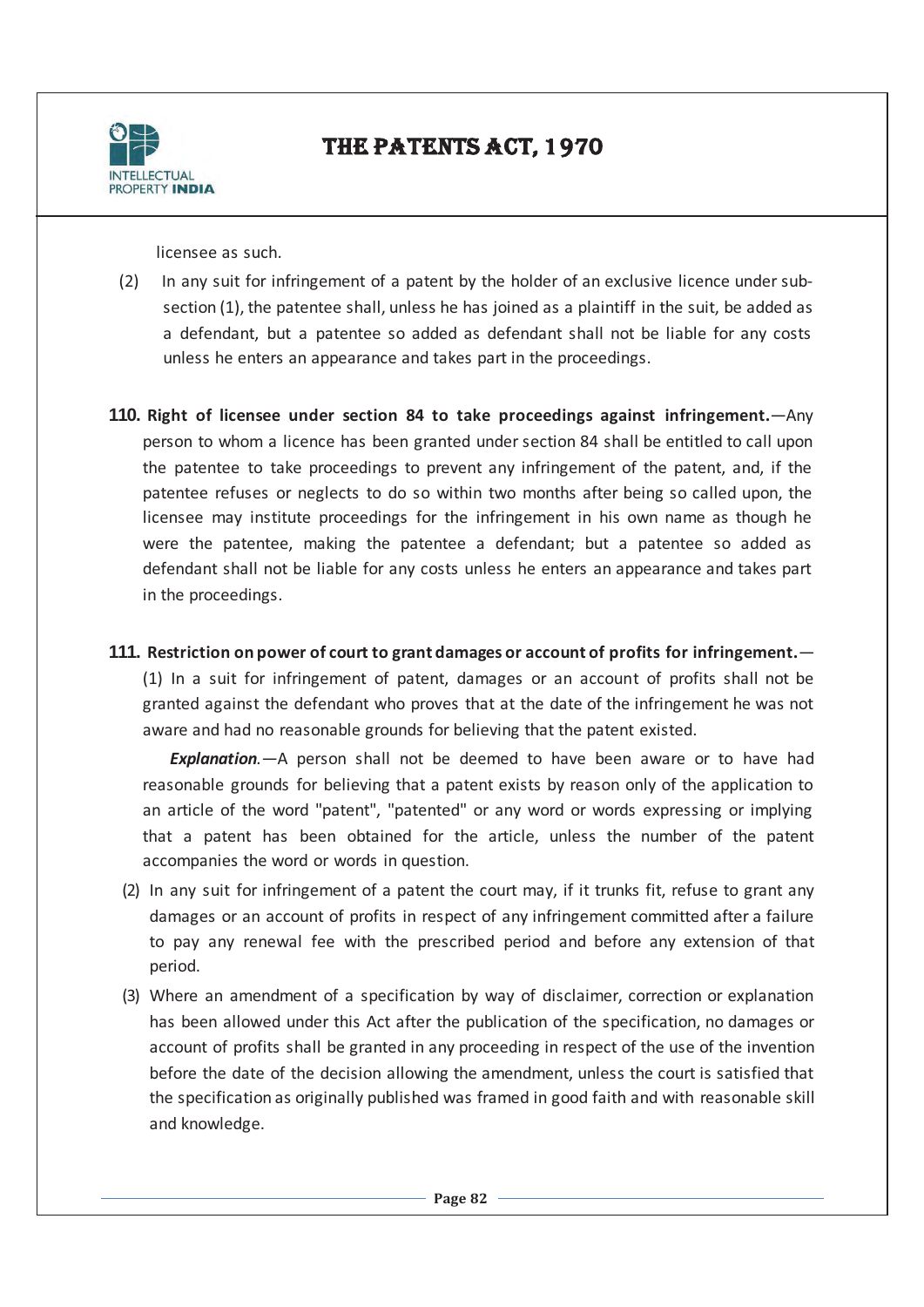

- (4) Nothing in this section shall affect the power of the court to grant an injunction in any suit for infringement of a patent.
- 112. Restriction on power of court to grant injunction in certain cases. [Omitted by the  *Patents (Amendment) Act,* 2002]
- 113. Certificate of validity of specification and costs of subsequent suits for infringement **thereof.**—(1) If in any proceedings before the Appellate Board or a High Court for the revocation of a patent under section 64 and section 104, as the case may be, the validity of any claim of a specification is contested and that claim is found by the Appellate Board or the High Court to be valid, the Appellate Board or the High Court may certify that the validity of that claim was contested in those proceedings and was upheld.
- $(2)$  revocation of the patent in so far as it relates to that claim, the patentee or other person be entitled to an order for the payment of his full costs, charges and expenses of and incidental to any such suit or proceeding properly incurred so far as they concern the claim in respect of which the certificate was granted, unless the court trying the suit or Where any such certificate has been granted, then, if in any subsequent suit before a court for infringement of that claim of the patent or in any subsequent proceeding for relying on the validity of the claim obtains a final order or judgment in his favour, he shall proceeding otherwise directs:

 party disputing the validity of the claim satisfies the court that he was not aware of the grant of the certificate when he raised the dispute and withdrew forthwith such defence Provided that the costs as specific in this sub-section shall not be ordered when the when he became aware of such a certificate.

- (3) Nothing contained in this section shall be construed as authorising the courts or the Appellate Board hearing appeals from decrees or orders in suits for infringement or petitions for revocation, as the case may be, to pass orders for costs on the scale referred to therein.
- respect of which infringement is alleged, is valid, but that any other claim is invalid, the court may grant relief in respect of any valid claim which is infringed: **114.** Relief for infringement of partially valid specification.  $-(1)$  If in proceedings for infringement of a patent it is found that any claim of the specification, being a claim in

Provided that the court shall not grant relief except by way of injunction save in the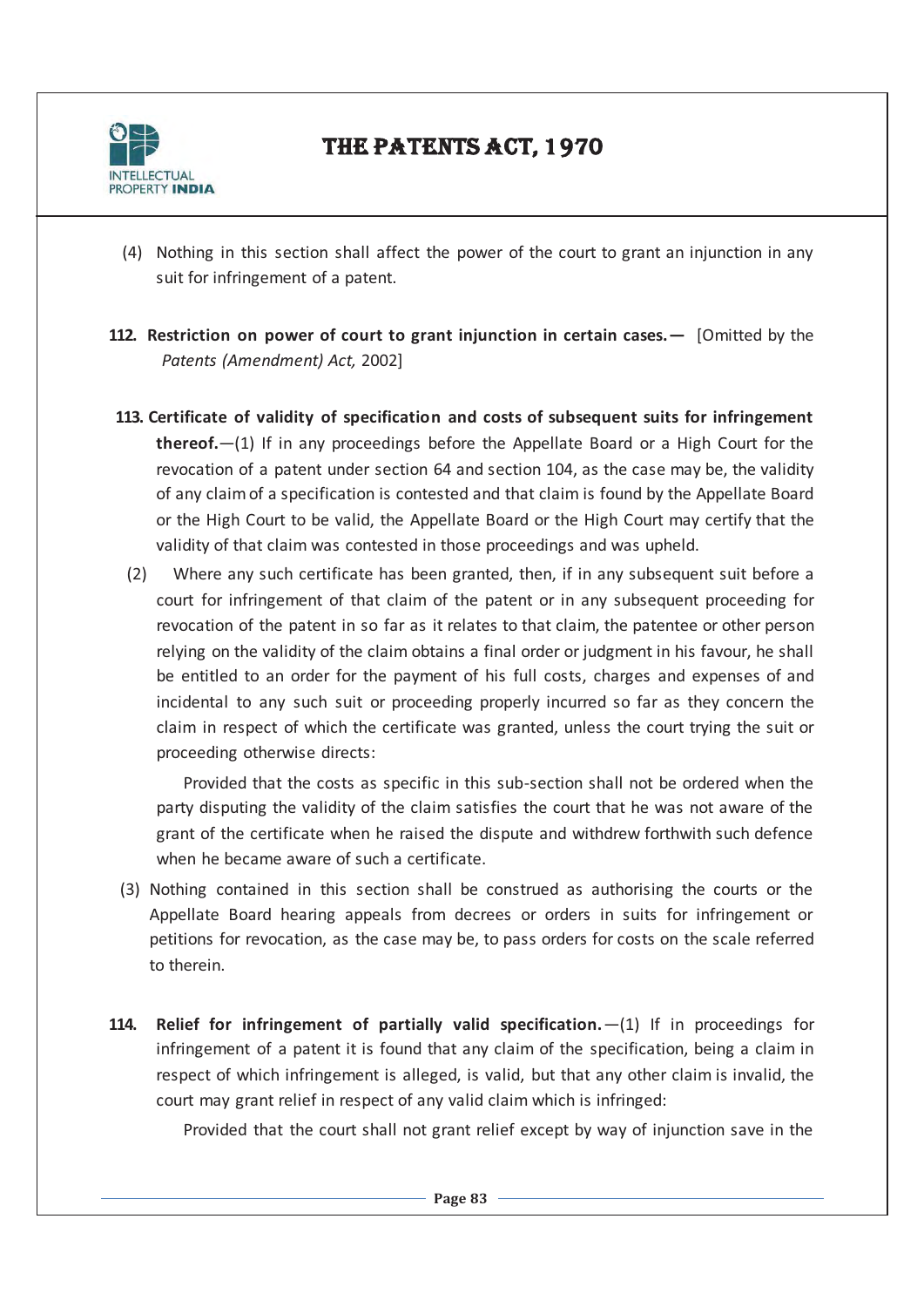

circumstances mentioned in sub-section (2).

- which is infringed subject to the discretion of the court as to costs and as to the date from which damages or an account of profits should be reckoned, and in exercising such discretion the court may take into consideration the conduct of the parties in inserting (2) Where the plaintiff proves that the invalid claim was framed in good faith and with reasonable skill and knowledge, the court shall grant relief in respect of any valid claim such invalid claims in the specification or permitting them to remain there.
- **115. Scientific advisers.**—(1) In any suit for infringement or in any proceeding before a court under this Act, the court may at any time, and whether or not an application has been made by any party for that purpose, appoint an independent scientific adviser, to ass ist the court or to inquire and report upon any such question of fact or of opinion (not involving a question of interpretation of law) as it may formulate for the purpose.
- (2) The remuneration of the scientific adviser shall be fixed by the court and shall include the costs of making a report and a proper daily fee for any day on which the scientific adviser may be required to attend before the court, and such remuneration shall be defrayed out of moneys provided by Parliament by law for the purpose.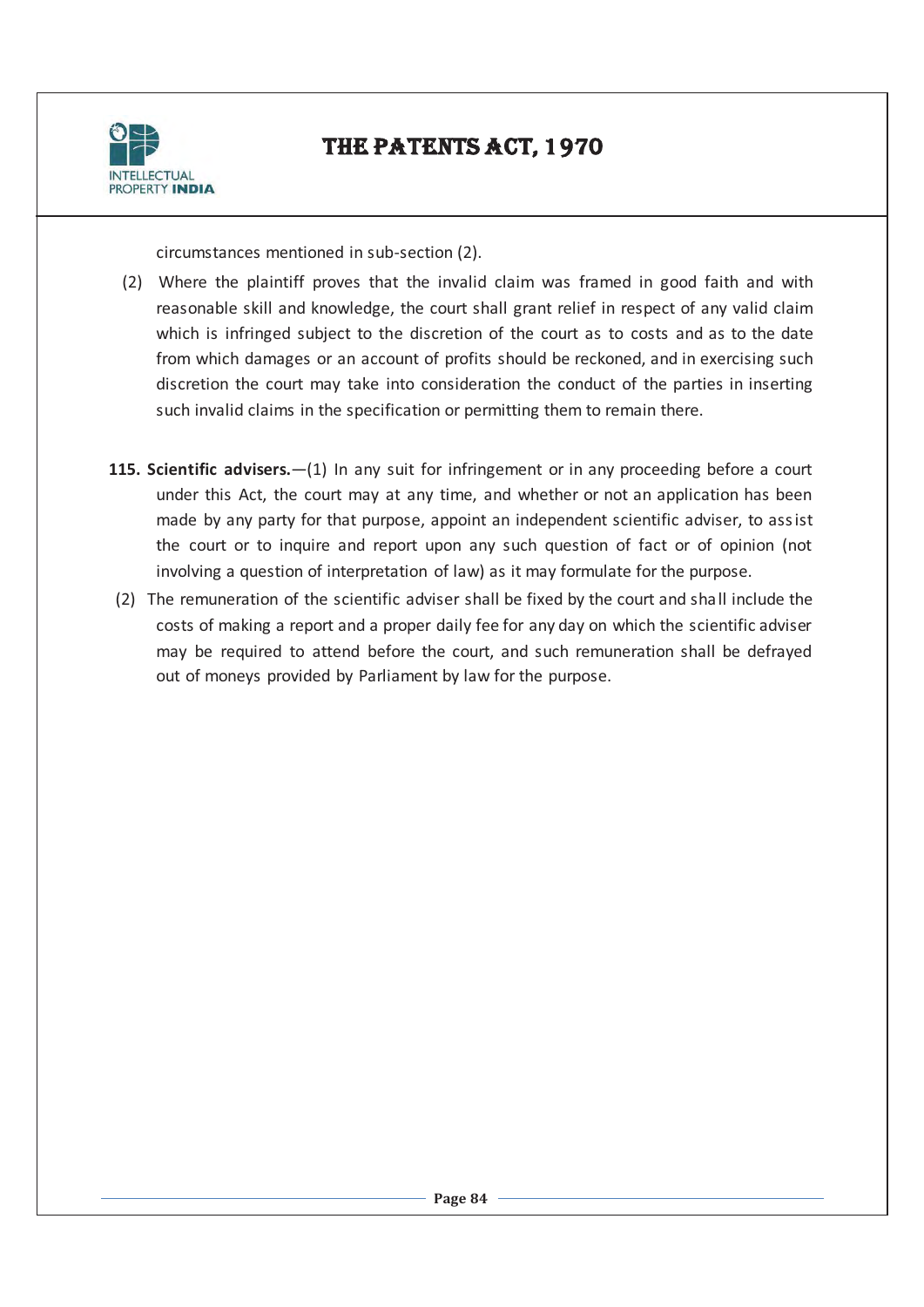

### CHAPTER XIX

### **APPEALS TO THE APPELLATE BOARD**

116. Appellate Board.-(1) Subject to the provisions of this Act, the Appellate Board established under section 83 of the Trade Marks Act, 1999 shall be the Appellate Board for the purposes of this Act and the said Appellate Board shall exercise the jurisdiction, power and authority conferred on it by or under this Act:

 Provided that the Technical Member of the Appellate Board for the purposes of this Act shall have the qualifications specified in sub-section (2).

- (2) A person shall not be qualified for appointment as a Technical Member for the purposes of this Act unless he—
	- (a) has, at least five years held the post of Controller under this Act or has exercised the functions of the Controller under this Act for at least five years; or
	- (b) has, for at least ten years functioned as a Registered Patent Agent and possesses a degree in engineering or technology or a masters degree in science from any University established under law for the time being in force or equivalent; or
	- (c) [Omitted by the *Patents (Amendment) Act,* 2005]
- **117. Staff of Appellate Board.**—(1) The Central Government shall determine the nature and categories of the officers and other employees required to assist the Appellate Board in the discharge of its functions under this Act and provide the Appellate Board with such officers and other employees as it may think fit.
	- (2) The salaries and allowances and conditions of service of the officers and other employees of the Appellate Board shall be such as may be prescribed.
	- (3) The officers and other employees of the Appellate Board shall discharge their functions under the general superintendence of the Chairman of the Appellate Board in the manner as may be prescribed.
- Act by the Central Government, or from any act or order of the Controller for the **117A. Appeals to Appellate Board.**—(1) Save as otherwise expressly provided in sub-section (2), no appeal shall lie from any decision, order or direction made or issued under this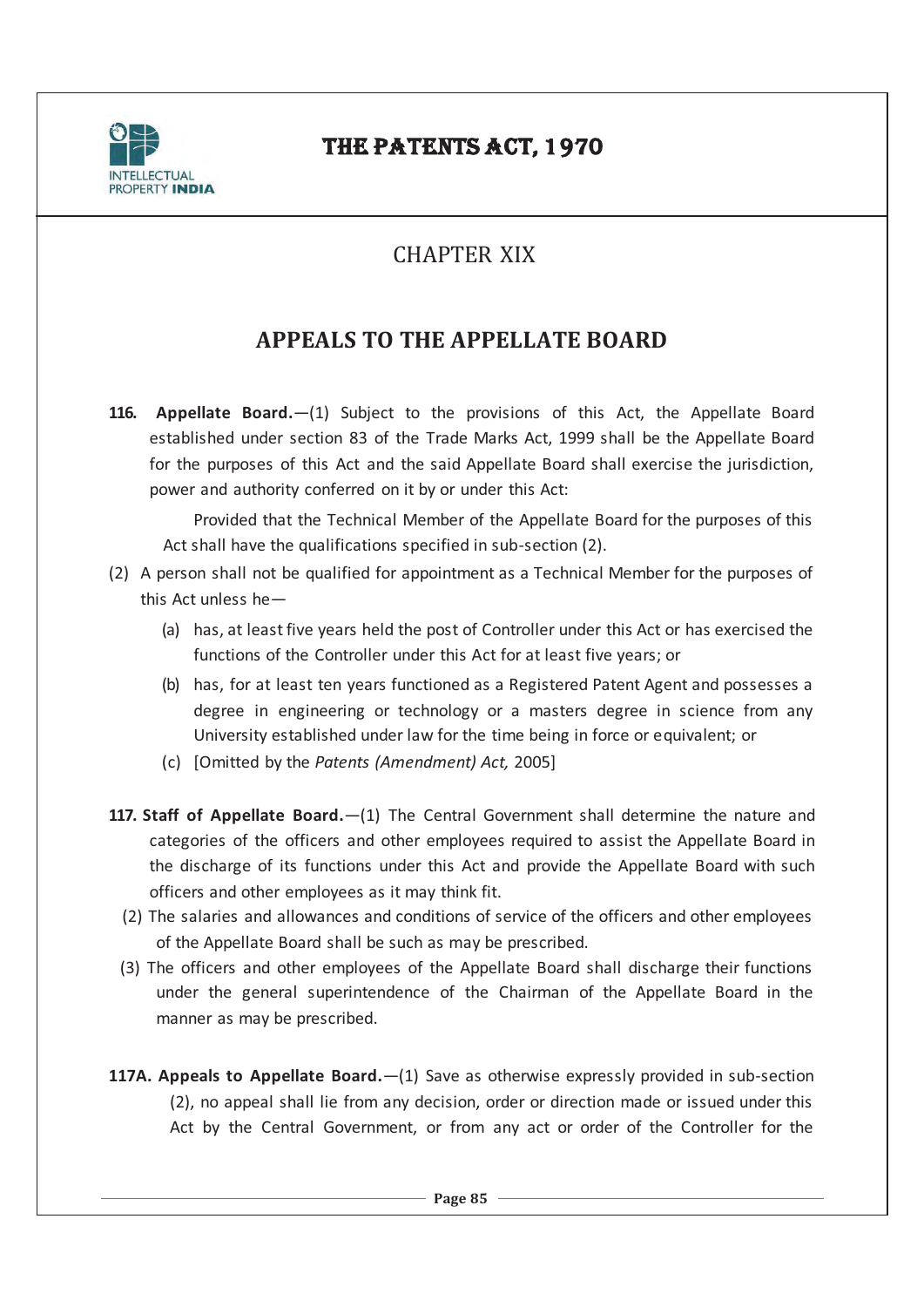

purpose of giving effect to any such decision, order or direction.

- section 19,section 20, sub-section (4) of section 25, section 28, section 51, section 54, section 57, section 60, section 61, section 63, section 66, sub-section (3) of section 69, section 78, sub-sections (1) to (5) of section 84, section 85, section 88, section 91, section (2) An appeal shall lie to the Appellate Board from any decision, order or direction of the Controller or Central Government under section 15, section 16, section 17, section 18, 92 and section 94.
- (3) Every appeal under this section shall be in the prescribed form and shall be verified in such manner as may be prescribed and shall be accompanied by a copy of the decision, order or direction appealed against and by such fees as may be prescribed.
- direction, as the case may be, of the Controller or the Central Government or within such (4) Every appeal shall be made within three months from the date of the decision, order or further time as the Appellate Board may, in accordance with the rules made by it allow.
- **117B. Procedure and powers of Appellate Board.**—The provisions of subsections (2) to (6) of section 84, section 87, section 92, section 95 and section 96 of the Trade Marks Act, under this Act as they apply to it in the discharge of its functions under the Trade 1999 (47 of 1999) shall apply to the Appellate Board in the discharge of its functions Marks Act, 1999.
- to, exercise any jurisdiction, powers or authority in relation to the matters referred to **117C. Bar of jurisdiction of courts, etc.**—No court or other authority shall have or, be entitled in sub-section (2) of section 117A or section 117D.
- application for revocation of a patent before the Appellate Board under section 64 and **117D. Procedure for application for rectification, etc., before Appellate Board.**—(1) An an application for rectification of the register made to the Appellate Board under section 71 shall be in such form as may be prescribed.
- (2) A certified copy of every order or judgment of the Appellate Board relating to a patent shall give effect to the order of the Board and shall, when so directed, amend the under this Act shall be communicated to the Controller by the Board and the Controller entries in, or rectify, the register in accordance with such order.

**117E. Appearance of Controller in legal proceedings.**—(1) The Controller shall have the right to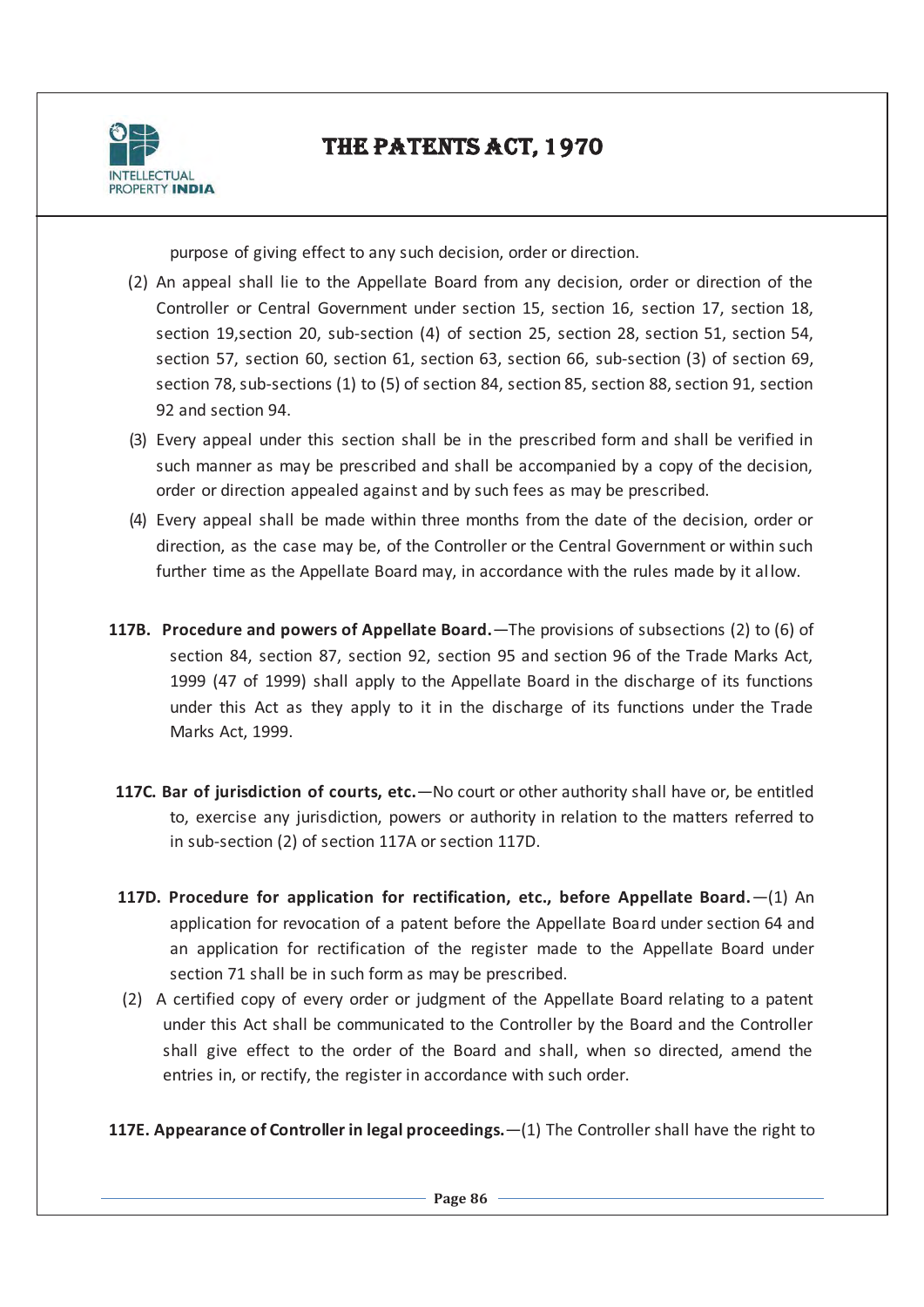

appear and be heard—

- (a) in any legal proceedings before the Appellate Board in which the relief sought includes alteration or rectification of the register or in which any question relating to the practice of the patent office is raised;
- (b) in any appeal to the Appellate Board from an order of the Controller on an application for grant of a patent—
	- (i) which is not opposed, and the application is either refused by the Controller or is accepted by him subject to any amendments, modifications, conditions or limitations, or
	- necessary in the public interest, (ii) which has been opposed and the Controller considers that his appearance is

and the Controller shall appear in any case if so directed by the Appellate Board.

- (2) Unless the Appellate Board otherwise directs, the Controller may, in lieu of appearing, submit a statement in writing signed by him, giving such particulars as he thinks proper of the proceedings before him relating to the matter in issue or of the grounds of any decision given by him or of the practice of the patent office in like cases, or of other matters relevant to the issues and within his knowledge as the Controller may deem it necessary, and such statement shall be evidence in the proceeding.
- Act before the Appellate Board, the costs of the Controller shall be in the discretion of the Board, but the Controller shall not be ordered to pay the costs of any of the parties. **117F. Costs of Controller in proceedings before Appellate Board.**—In all proceedings under this
	- **117G. Transfer of pending proceedings to Appellate Board.**—All cases of appeals against any order or decision of the Controller and all cases pertaining to revocation of patent other than on a counter-claim in a suit for infringement and rectification of register pending before any High Court, shall be transferred to the Appellate Board from such date as may be notified by the Central Government in the Official Gazette and the Appellate Board may proceed with the matter either *de novo* or from the stage it was so transferred.
	- **117H. Power of Appellate Board to make rules.**—The Appellate Board may make rules consistent with this Act as to the conduct and procedure in respect of all proceedings before it under this Act.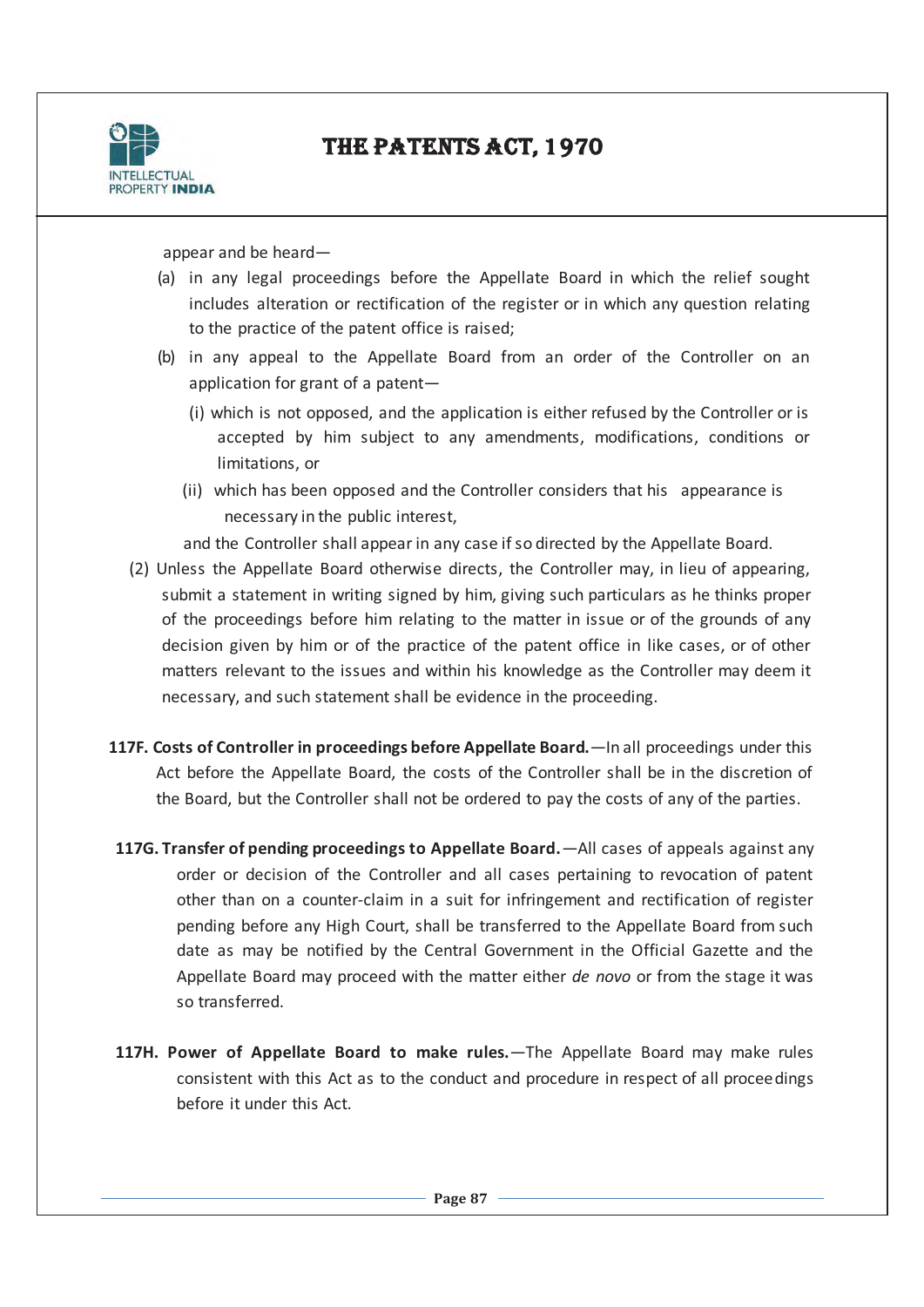

### CHAPTER XX

#### **PENALTIES**

- to comply with any direction given under section 35 or makes or causes to be made an application for the grant of a patent in contravention of section 39 he shall be punishable with imprisonment for a' term which may extend to two years, or with fine, **118. Contravention of secrecy provisions relating to certain inventions.**—If any person fails or with both.
- **119. Falsification of entries in register, etc.**—If any person makes, or causes to be made, a false entry in any register kept under this Act, or a writing falsely purporting to be a copy of an entry in such a register, or produces or tenders, or causes to be produced or tendered, in evidence any such writing knowing the entry or writing to be false, he sha ll be punishable with imprisonment for a term which may extend to two years, or with fine, or with both.
- **120. Unauthorised claim of patent rights.**—If any person falsely represents that any article sold by him is patented in India or is the subject of an application for a patent in India, he shall be punishable with fine which may extend to one lakh rupees .

*Explanation 1***.—**For the purposes of this section, a person shall be deemed to represent—

- (a) that an article is patented in India if there is stamped, engraved or impressed on, or otherwise applied to, the article the word "patent" or "patented" or some other word expressing or implying that a patent for the article has been obtained in India;
- (b) that an article is the subject of an application for a patent in India, if there are "patent applied for", "patent pending", or some other words implying that an stamped, engraved or impressed on, or otherwise applied to, the article the words application for a patent for the article has been made in India.

 *Explanation 2.***—**The use of words "patent", "patented", "patent applied for", "patent pending" or other words expressing or implying that an article is patented or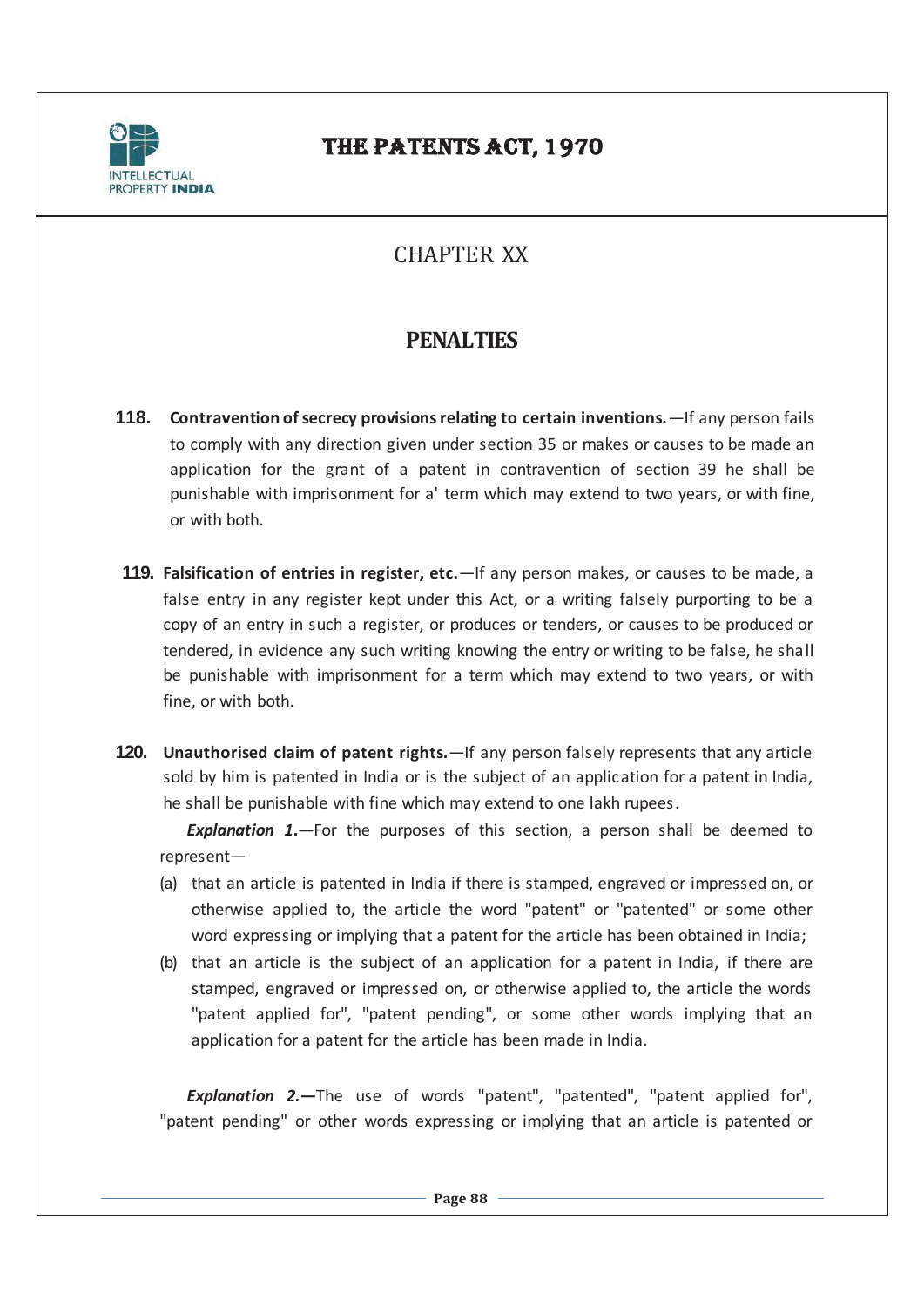

 that a patent has been applied for shall be deemed to refer to a patent in force in India, or to a pending application for a patent in India, as the case may be, unless there is an accompanying indication that the patent has been obtained or applied for in any country outside India.

- **121. Wrongful use of words "patent office".**—If any person uses on his place of business or any document issued by him or otherwise the words "patent office" or any other words which would reasonably lead to the belief that his place of business is, or is officially connected with, the patent office, he shall be punishable with imprisonment for a term which may extend to six months, or with fine, or with both.
	- **122.** Refusal or failure to supply information. —(1) If any person refuses or fails to furnish—
		- (a) to the Central Government any information which he is required to furnish under sub-section (5) of section 100;
		- (b) to the Controller any information or statement which he is required to furnish by or under section 146,

he shall be punishable with fine which may extend to ten lakh rupees.

- (2) If any person, being required to furnish any such information as is referred to in sub- section (1), furnishes information or statement which is false, and which he either knows or has reason to believe to be false or does not believe to be true, he shall be punishable with imprisonment which may extend to six months, or with fine, or with both.
- section 129, he shall be punishable with fine which may extend to one lakh rupees in the **123. Practice by non-registered patent agents.**—If any person contravenes the provisions of case of a first offence and five lakh rupees in the case of a second or subsequent offence.
- **124. Offences by companies.**—(1) If the person committing an offence under this Act is a company for the conduct of its business at the time of the commission of the offence shall be deemed to be guilty of the offence and shall be liable to be proceeded against company, the company as well as every person in charge of, and responsible to, the and punished accordingly:

 Provided that nothing contained in this sub-section shall render any such person liable to any punishment if he proves that the offence was committed without his knowledge or that he exercised all due diligence to prevent the commission of such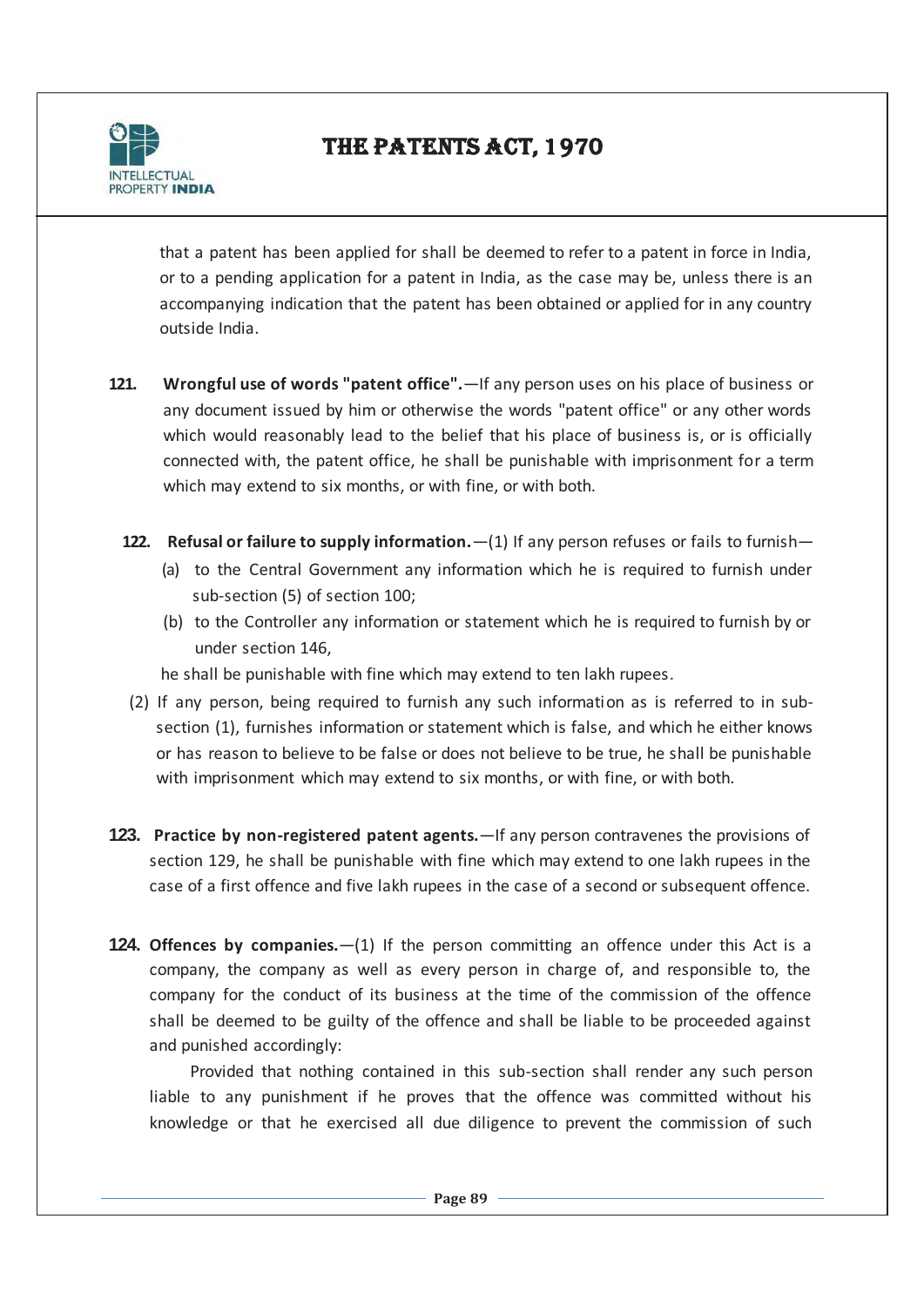

offence.

 (2) Notwithstanding anything contained in sub-section (1), where an offence under this Act with the consent or connivance of, or that the commission of the offence is attributable company, such director, manager, secretary or other officer shall also be deemed to be guilty of that offence and shall be liable to be proceeded against and punished has been committed by a company and it is proved that the offence has been committed to any neglect on the part of any director, manager, secretary or other officer of the accordingly.

*Explanation.*—For the purposes of this section,—

- (a) "company" means anybody corporate and includes a firm or other association of individuals; and
- (b) "director", in relation to a firm, means a partner in the firm.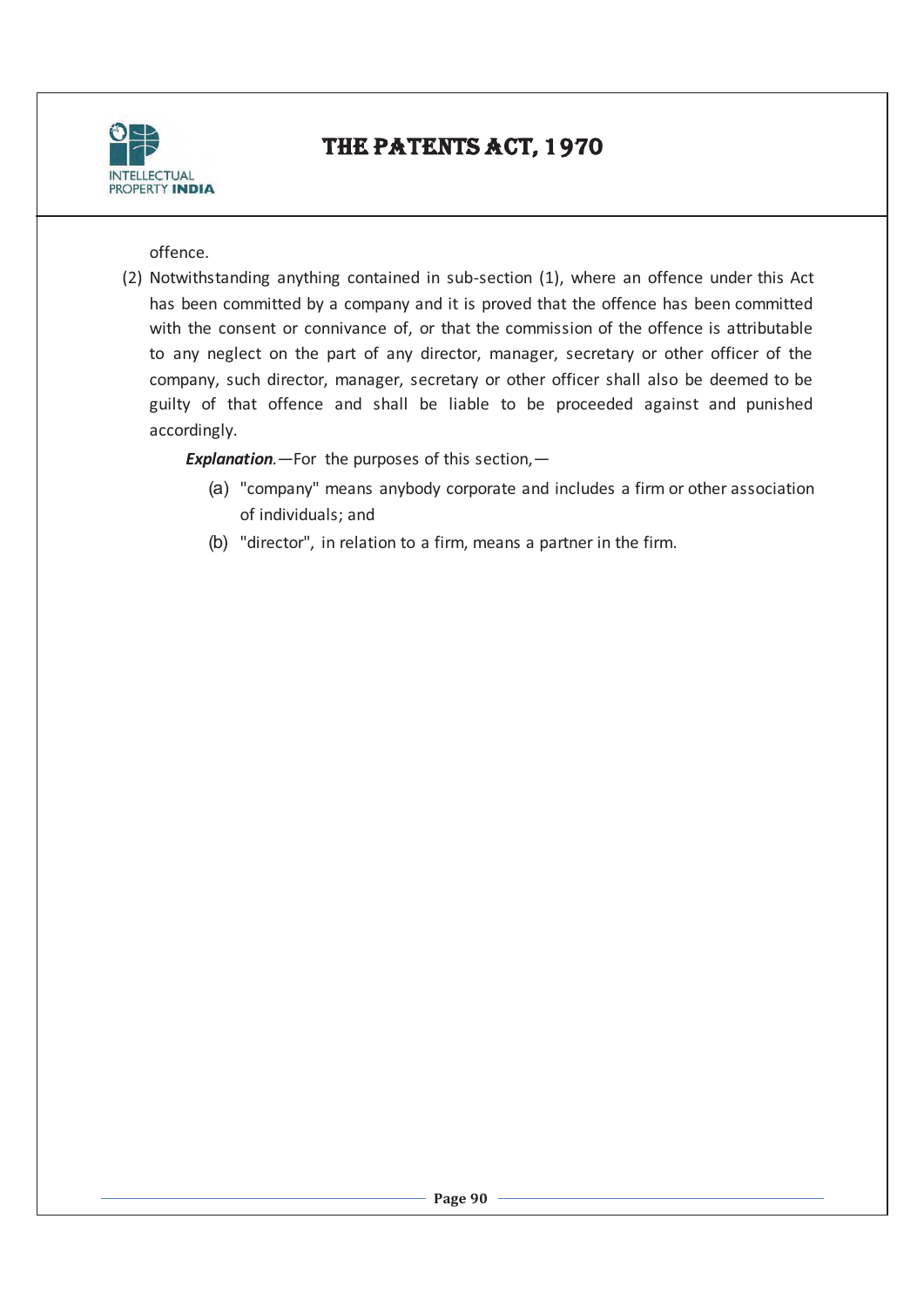

### CHAPTER XXI

### **PATENT AGENTS**

- **125. Register of patent agents.**—(1) The Controller shall maintain a register to be called the register of patent agents in which shall be entered the names, addresses and other relevant particulars, as may be prescribed, of all persons qualified to have their names so entered under section 126.
	- (2) Notwithstanding anything contained in sub-section (1), it shall be lawful for the Controller to keep the register of patent agents in computer floppies, diskettes or any other electronic form subject to such safeguards as may be prescribed.
- **126. Qualifications for registration as patent agents.**—(1) A person shall be qualified to have his name entered in the register of patent agents if he fulfills the following conditions, namely:—
	- (a) he is a citizen of India;
	- (b) he has completed the age of 21 years;
	- (c) he has obtained a degree in science, engineering or technology from any university established under law for the time being in force in the territory of India or possesses such other equivalent qualifications as the Central Government may specify in this behalf, and, in addition,  $-$
	- (i) [Omitted by the *Patents (Amendment) Act,* 2005]
	- (ii) has passed the qualifying examination prescribed for the purpose; or
	- or discharged the functions of the Controller under section 73 or both, but ceased to hold any such capacity at the time of making the application for (iii) has, for a total period of not less than ten years, functioned either as an examiner registration;
		- (d) he has paid such fee as may be prescribed.
	- (2) Notwithstanding anything contained in sub-section (1), a person who has been registered as a patent agent before the commencement of the Patents (Amendment) Act, 2005 shall be entitled to continue to be, or when required to be re-registered, as a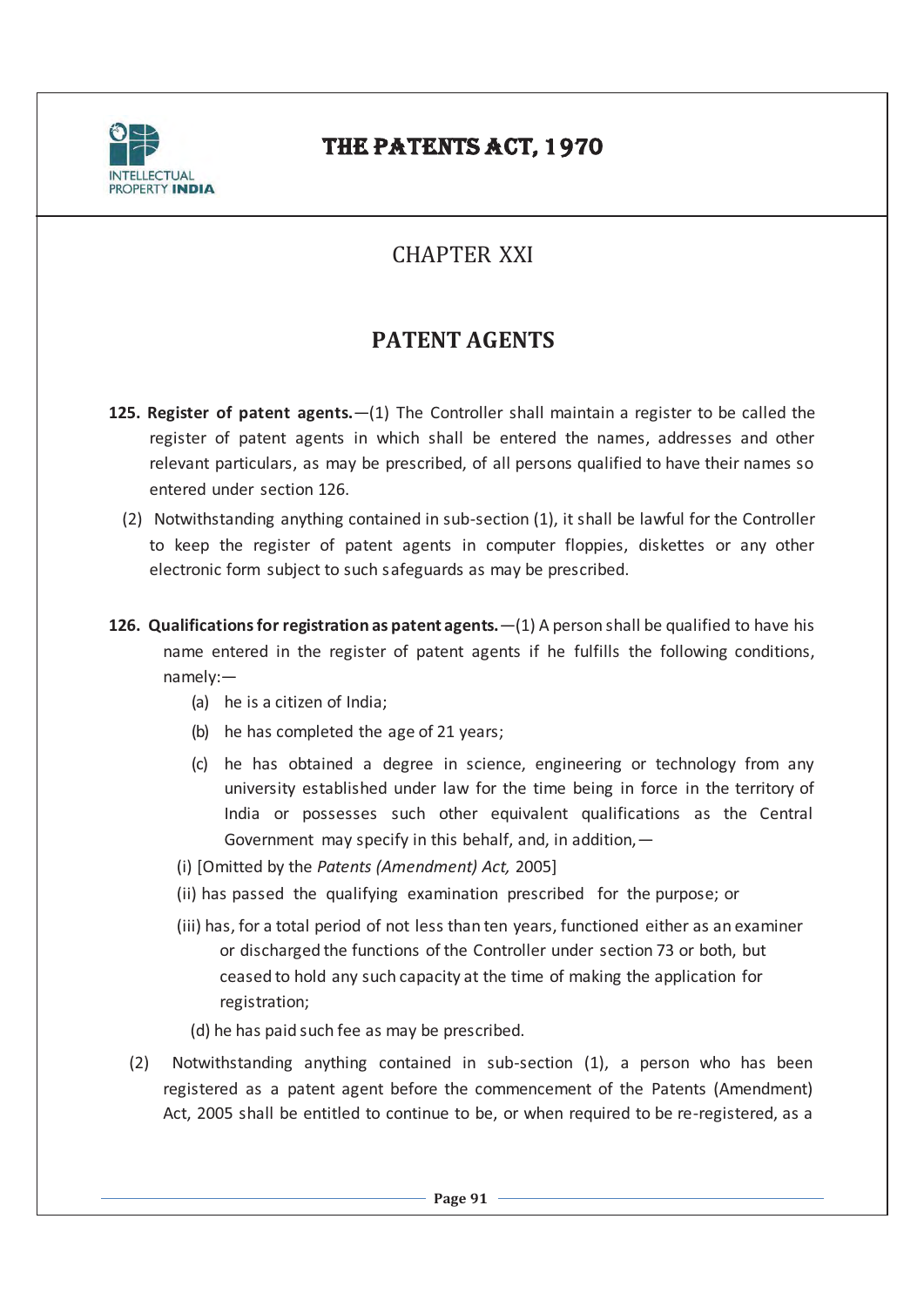

patent agent, on payment of the fees as may be prescribed.

- made thereunder, every patent agent whose name is entered in the register shall be **127. Rights of patent agents.**—Subject to the provisions contained in this Act and in any rules entitled—
	- (a) to practice before the Controller; and
	- (b) to prepare all documents, transact all business and discharge such other functions as may be prescribed in connection with any proceeding before the Controller under this Act.
- **128. Subscription and verification of certain documents by patent agents.**—(1) all applications and communications to the Controller under this Act may be signed by a patent agent authorised in writing in this behalf by the person concerned.

 Provided that if such person is absent from India, they may be signed and verified on his behalf by a patent agent authorised by him in writing in that behalf.

- (2) [Omitted by the *Patents (Amendment) Act,* 2002]
- 129. Restrictions on practice as patent agents. (1) No person, either alone or in partnership with any other person, shall practise, describe or hold himself out as a patent agent, or permit himself to be so described or held out, unless he is registered as a patent agent or, as the case may be, unless he and all his partners are so registered.
- (2) No company or other body corporate shall practise, describe itself or hold itself out as patent agents or permit itself to be so described or held out.

*Explanation.*— For the purposes of this section, practise as a patent agent includes any of the following acts, namely:—

- (a) applying for or obtaining patents in India or elsewhere;
- (b) preparing specifications or other documents for the purposes of this Act or of the patent law of any other country;
- (c) giving advice other than of a scientific or technical nature as to the validity of patents or their infringement.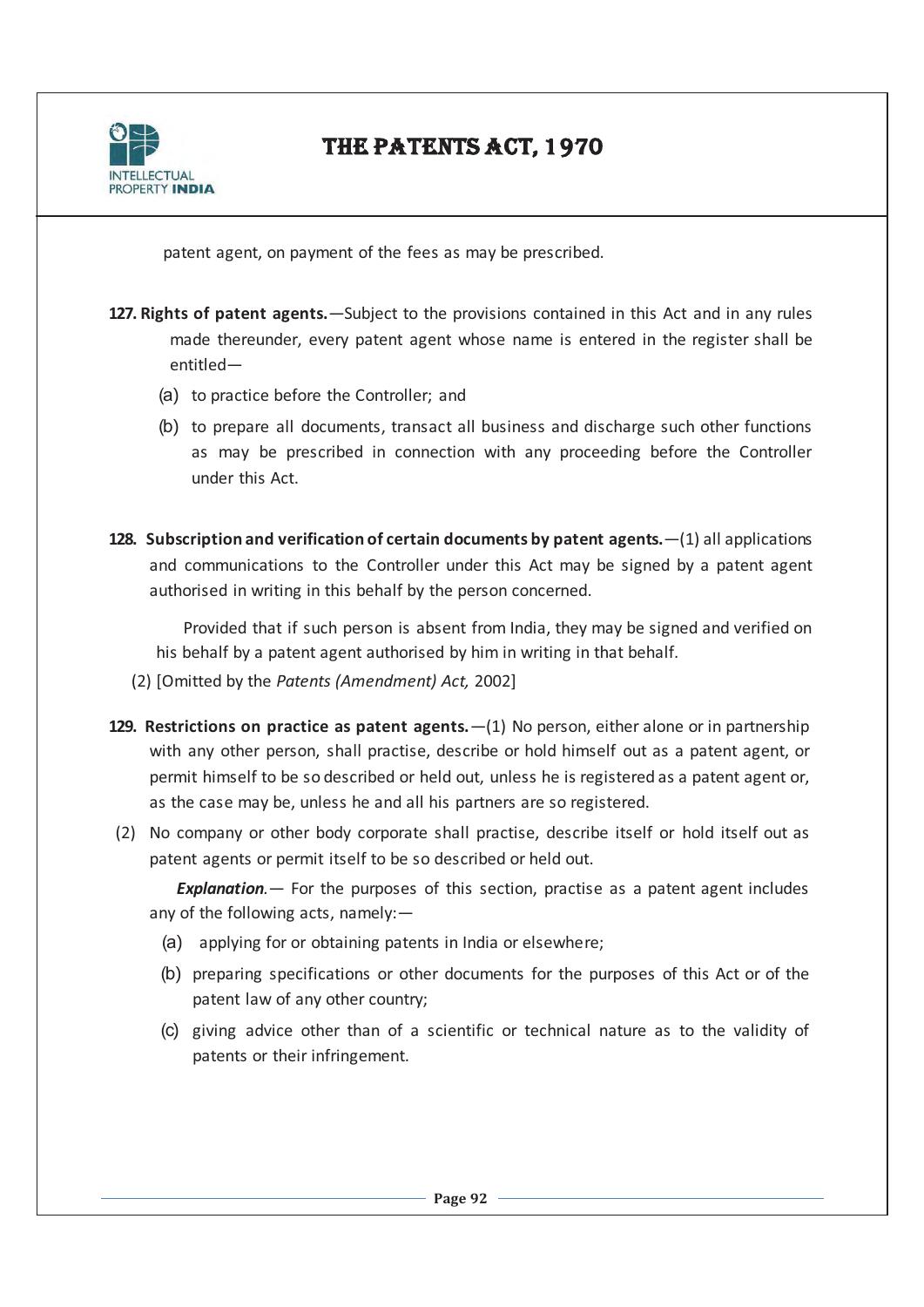

- remove the name of any person from the register when he is satisfied, after giving that person a reasonable opportunity of being heard and after such further inquiry, if any, as **130. Removal from register of patent agents and restoration.**—(1) The Controller may he thinks fit to make—
	- (i) that his name has been entered in the register by error or on account of misrepresentation or suppression of material fact;
	- imprisonment or has been guilty of misconduct in his professional capacity which in the opinion of the Controller renders him unfit to be kept in the (ii) that he has been convicted of any offence and sentenced to a term of register.
- (2) The Controller may, on application and on sufficient cause being shown, restore to the register the name of any person removed therefrom.
- 131. Power of Controller to refuse to deal with certain agents.  $-(1)$  Subject to any rules made in this behalf, the Controller may refuse to recognise as agent in respect of any business under this Act—
	- (a) any individual whose name has been removed from, and not restored to, the register;
	- (b) any person who has been convicted of an offence under section 123;
	- (c) any person, not being registered as a patent agent, who in the opinion of the Controller is engaged wholly in acting as agent in applying for patents in India or elsewhere in the name or for the benefit of the person by whom he is employed;
	- (d) any company or firm, if any person whom the Controller could refuse to recognise as agent in respect of any business under this Act, is acting as a director or manager of the company or is a partner in the firm.
- (2) The Controller shall refuse to recognise as agent in respect of any business under this Act any person who neither resides nor has a place of business in India.
- **132. Savings in respect of other persons aut horised to act as agents.**—Nothing in the Chapter shall be deemed to prohibit—
	- (a) the applicant for a patent from drafting any specification or appearing or acting before the Controller, or
	- (b) an advocate, not being a patent agent, from taking part in any hearing before the Controller on behalf of a party who is taking part in any proceeding under this Act.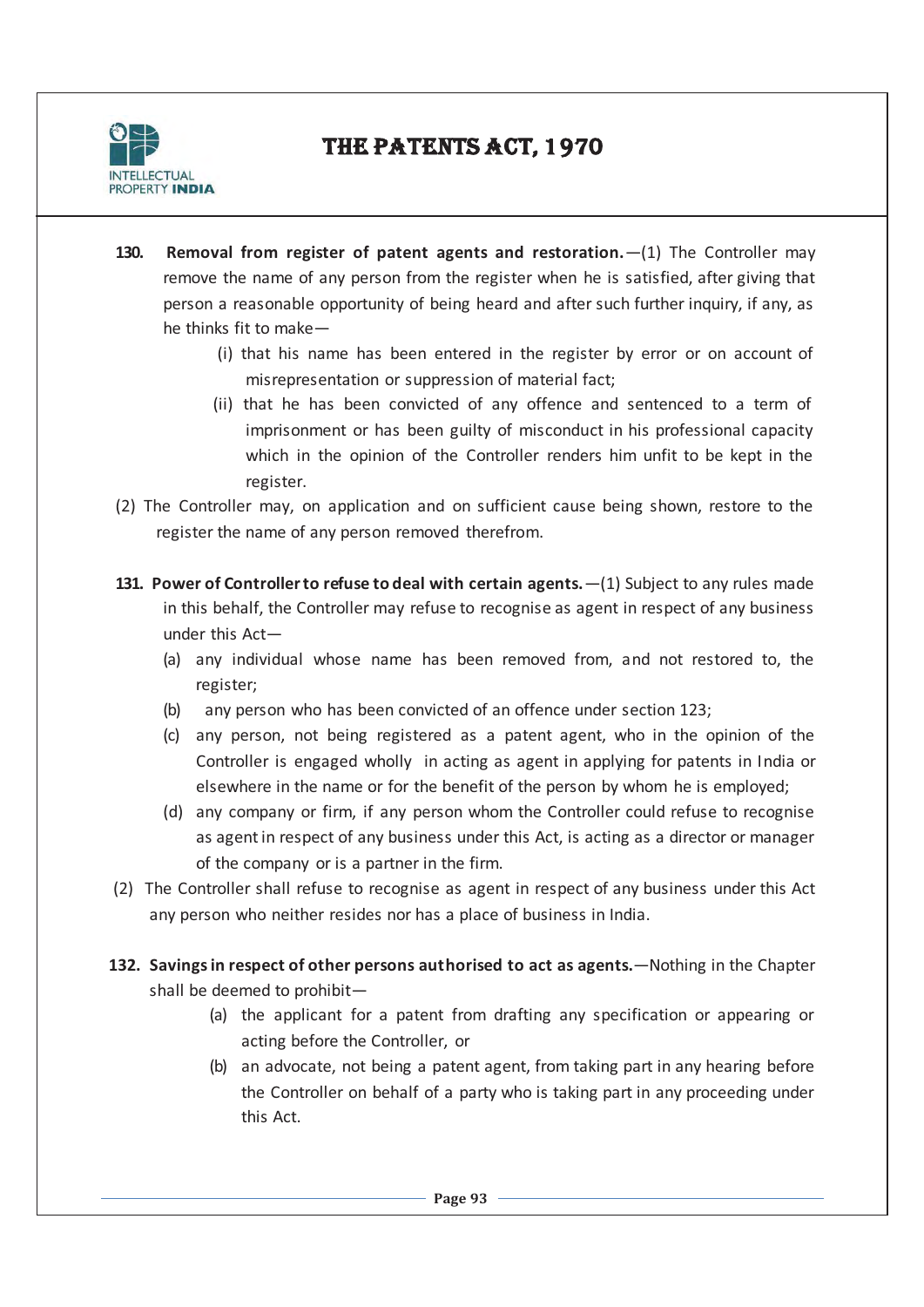

### CHAPTER XXII

### **INTERNATIONAL ARRANGEMENTS**

- countries, union of countries or intergovernmental organisations which are signatories to which India is also a signatory or party and which affords to the applicants for patents in India or to citizens of India similar privileges as are granted to their own citizens or citizens to their member countries in respect of the grant of patents and protection of patent rights shall be a convention country or convention countries for the purposes of **133. Convention countries.**—Any country, which is a signatory or party or a group of or parties to an international, regional or bi-lateral treaty, convention or arrangement this Act.
- shall be entitled, either solely or jointly with any other person, $-$ **134. Notification as to countries not providing for reciprocity.**—Where any country specified by the Central Government in this behalf by notification in the Official Gazette does not accord to citizens of India the same rights in respect of the grant of patents and the protection of patent rights as it accords to its own nationals, no national of such country
	- (a) to apply for the grant of a patent or be registered as the proprietor of a patent;
	- (b) to be registered as the assignee of the proprietor of a patent; or
	- (c) to apply for a licence or hold any licence under a patent granted under this Act.
- where a person has made an application for a patent in respect of an invention in a convention country (hereinafter referred to as the "basic application"), and that person or the legal representative or assignee of that person makes an application under this Act for a patent within twelve months after the date on which the basic application was made, the priority date of a claim of the complete specification, being a claim based on **135. Convention applications.**—(1) Without prejudice to the provisions contained in section 6, matter disclosed in the basic application, is the date of making of the basic application.

 *Explanation.***—**Where applications have been made for similar protection in respect of an invention in two or more convention countries, the period of twelve months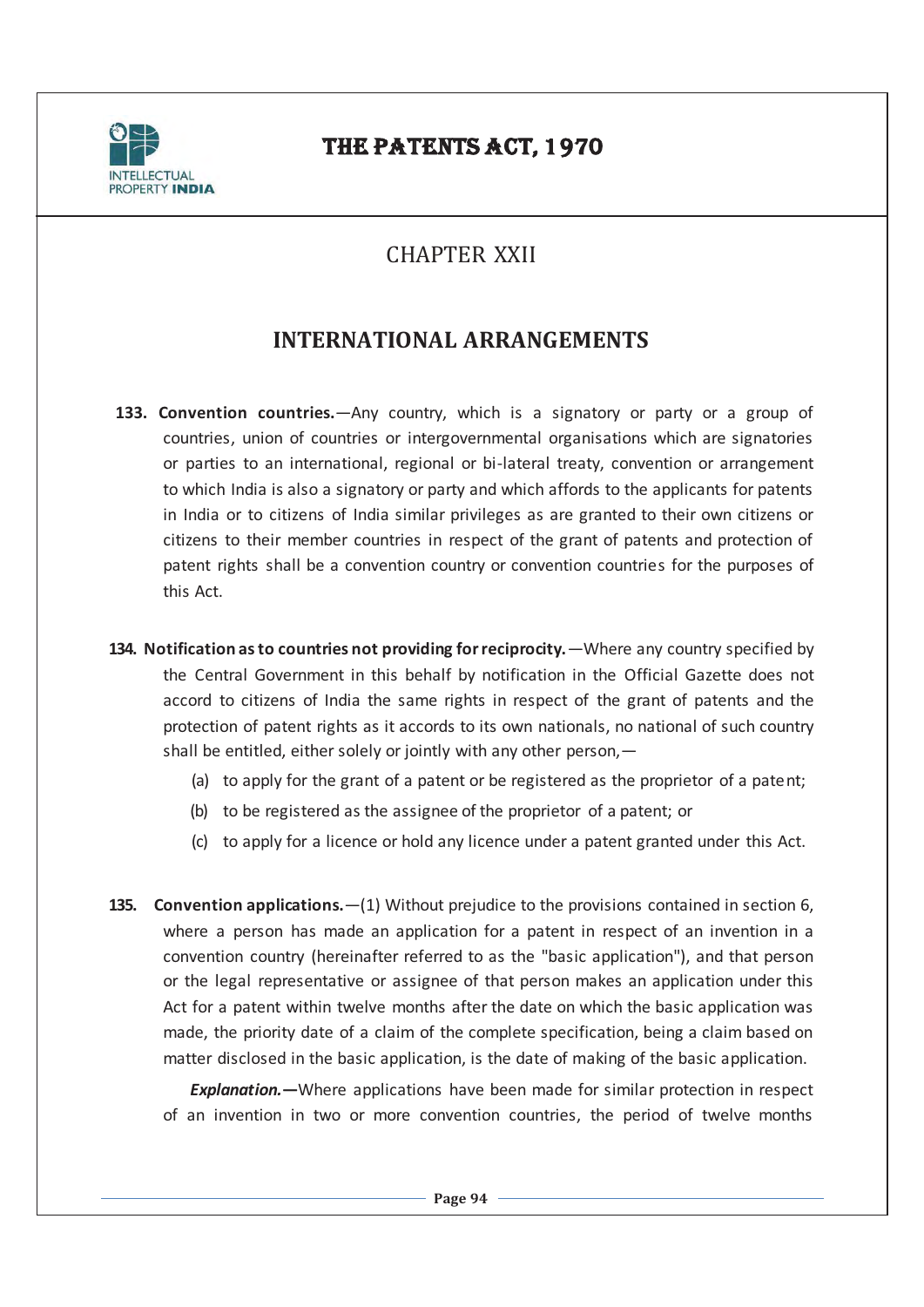

 referred to in this sub-section shall be reckoned from the date on which the earlier or earliest of the said applications was made.

 (2) Where applications for protection have been made in one or more convention countries in respect of two or more inventions which are cognate or of which one is a modification section 10, be made in respect of those inventions at any time within twelve months from the date of the earliest of the said applications for protection: of another, a single convention application may, subject to the provisions contained in

 Provided that the fee payable on the making of any such application shall be the same as if separate applications have been made in respect of each of the said inventions, and such application, apply separately to the applications for protection in respect of each of the requirements of clause (b) of sub-section (1) of section 136 shall, in the case of any the said inventions.

- (3) In case of an application filed under the Patent Cooperation Treaty designating India and claiming priority from a previously filed application in India, the provisions of sub-sections
	- Provided that a request for examination under section 11B shall be made only for one (1) and (2) shall apply as if the previously filed application were the basic application: of the applications filed in India.
- 136. Special provisions relating to convention application. (1) Every convention application shall—
	- (a) be accompanied by a complete specification; and
	- (b) specify the date on which and the convention country in which the application for protection, or as the case may be, the first of such applications was made; and
	- (c) state that no application for protection in respect of the invention had been made in a convention country before that date by the applicant or by any person from whom he derives title.
- (2) Subject to the provisions contained in section 10, a complete specification filed with a convention application may include claims in respect of developments of, or additions to, the invention in respect of which the application for protection was made in a convention country, being developments or additions in respect of which the applicant would be entitled under the provisions of section 6 to make a separate application for a patent.
- date later than the date on which under the provisions of this Act the application could (3) A convention application shall not be post-dated under sub-section (1) of section 17 to a have been made.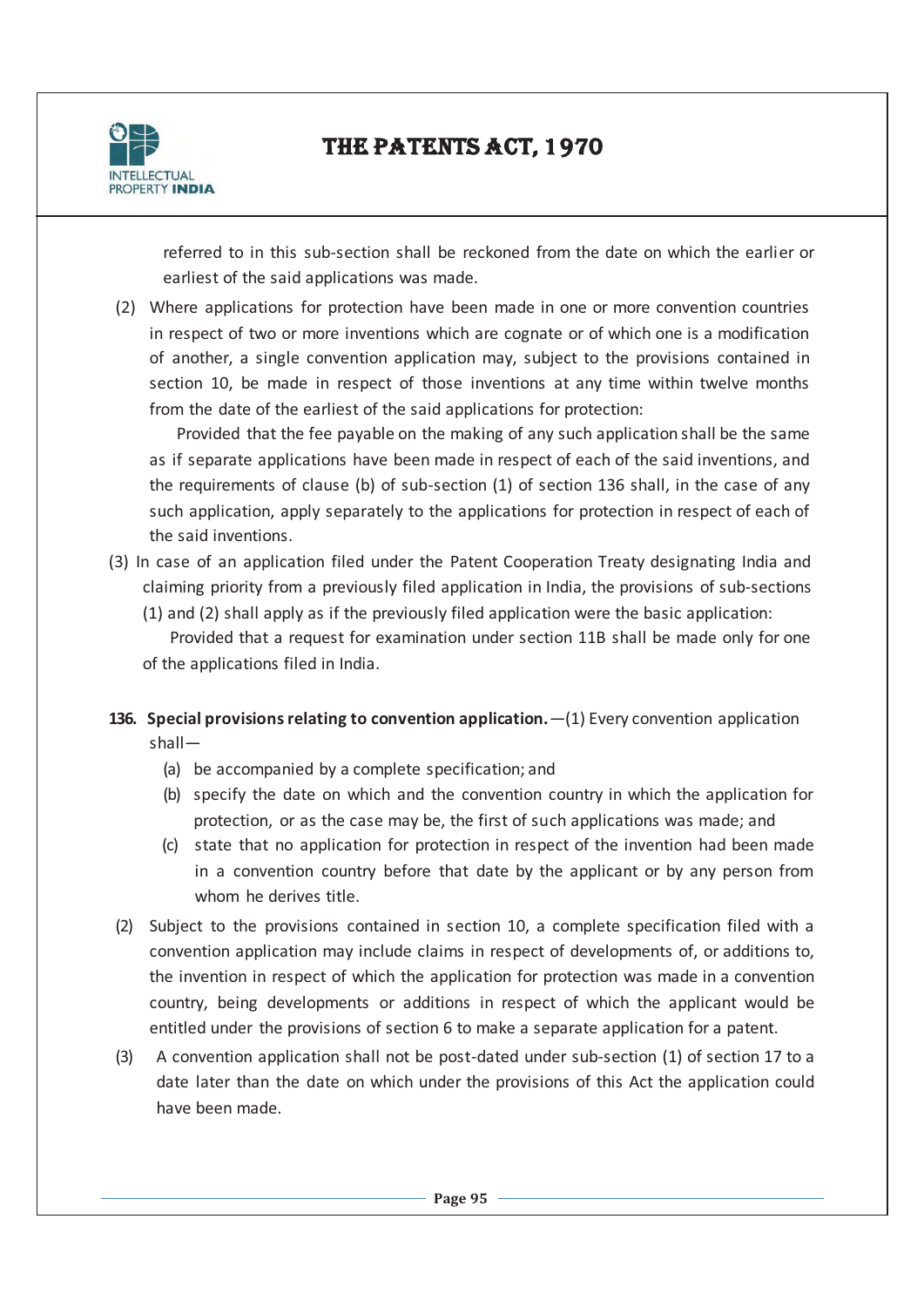

- **137. Multiple priorities.**—(1) Where two or more applications for patents in respect of inventions have been made in one or more convention countries and those inventions are so related as to constitute one invention, one application may be made by any or all of the persons referred to in sub-section (1) of section 135 within twelve months of the inventions disclosed in the specifications which accompanied the basic applications. from the date on which the earlier or earliest of those applications was made, in respect
- (2) The priority date of a claim of the complete specification, being a claim based on matters disclosed in one or more of the basic applications, is the date on which that matter was first so disclosed.
- (3) For the purposes of this Act, a matter shall be deemed to have been disclosed in a basic application for protection in a convention country if it was claimed or disclosed (otherwise than by way of disclaimer or acknowledgement of a prior art) in that application, or any documents submitted by the applicant for protection in support of and at the same time as that application but no account shall be taken of any disclosure effected by any such document unless a copy of the documents is filed at the patent office with the convention application or within such period as may be prescribed after the filing of that application.
- **138. Supplementary provisions as to convention applications.**—(1) Where a convention application is made in accordance with the provisions of this Chapter, the applicant shall furnish, when required by the Controller, in addition to the complete specification, copies of the specifications or corresponding documents filed or deposited by the applicant in the patent office of the convention country as referred to in section 133 verified to the satisfaction of the Controller, within the prescribed period from the date of communication by the Controller.
	- (2) If any such specification or other document is in a foreign language, a translation into English of the specification or document, verified by affidavit or otherwise to the satisfaction of the Controller, shall be furnished when required by the Controller.
	- (3) For the purposes of this Act, the date on which an application was made in a convention country is such date as the Controller is satisfied, by certificate of the official chief or head of the patent office of the convention country or otherwise, is the date on which the application was made in that convention country.
- (4) An international application filed under the Patent Co-operation Treaty designating India 135, as the case may be, and the title, description, claim and abstract and drawings, if any, shall have effect of filing an application for patent under section 7, section 54 and section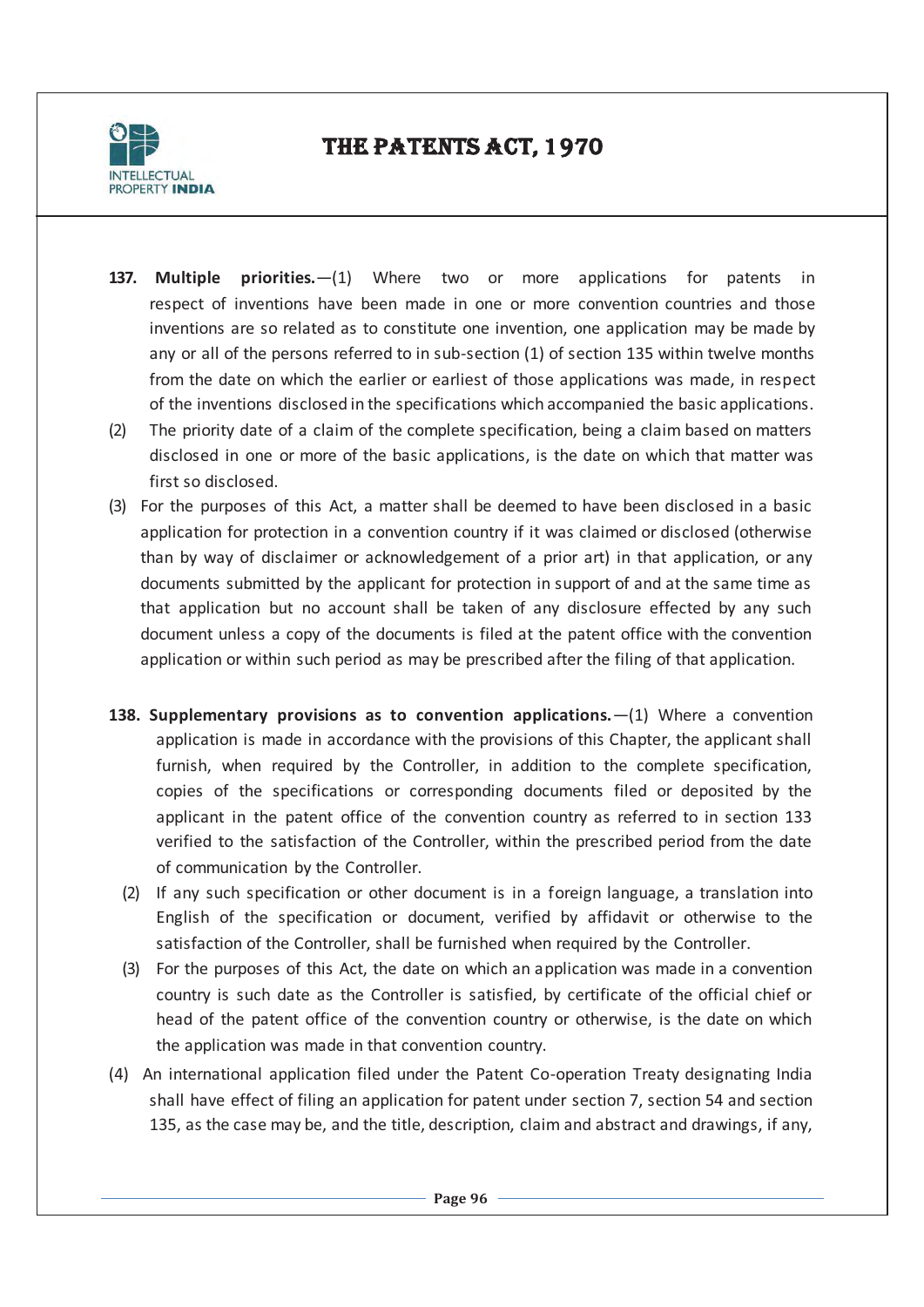

 filed in the international application shall be taken as complete specification for the purposes of this Act.

- (5) The filing date of application for patent and its complete specification processed by the patent office as designated office shall be the international filing date accorded under the Patent Cooperation Treaty.
- (6) Amendment, if any, proposed by the applicant for an international application designating India or designating and electing India before international searching authority or preliminary examination authority shall, if the applicant so desires, be taken as an amendment made before the patent office.
- **139. Other provisions of Act to apply to convention applications.**—Save as otherwise provided in this Chapter, all the provisions of this Act shall apply in relation to a convention application and a patent granted in pursuance thereof as they apply in relation to an ordinary application and a patent granted in pursuance thereof.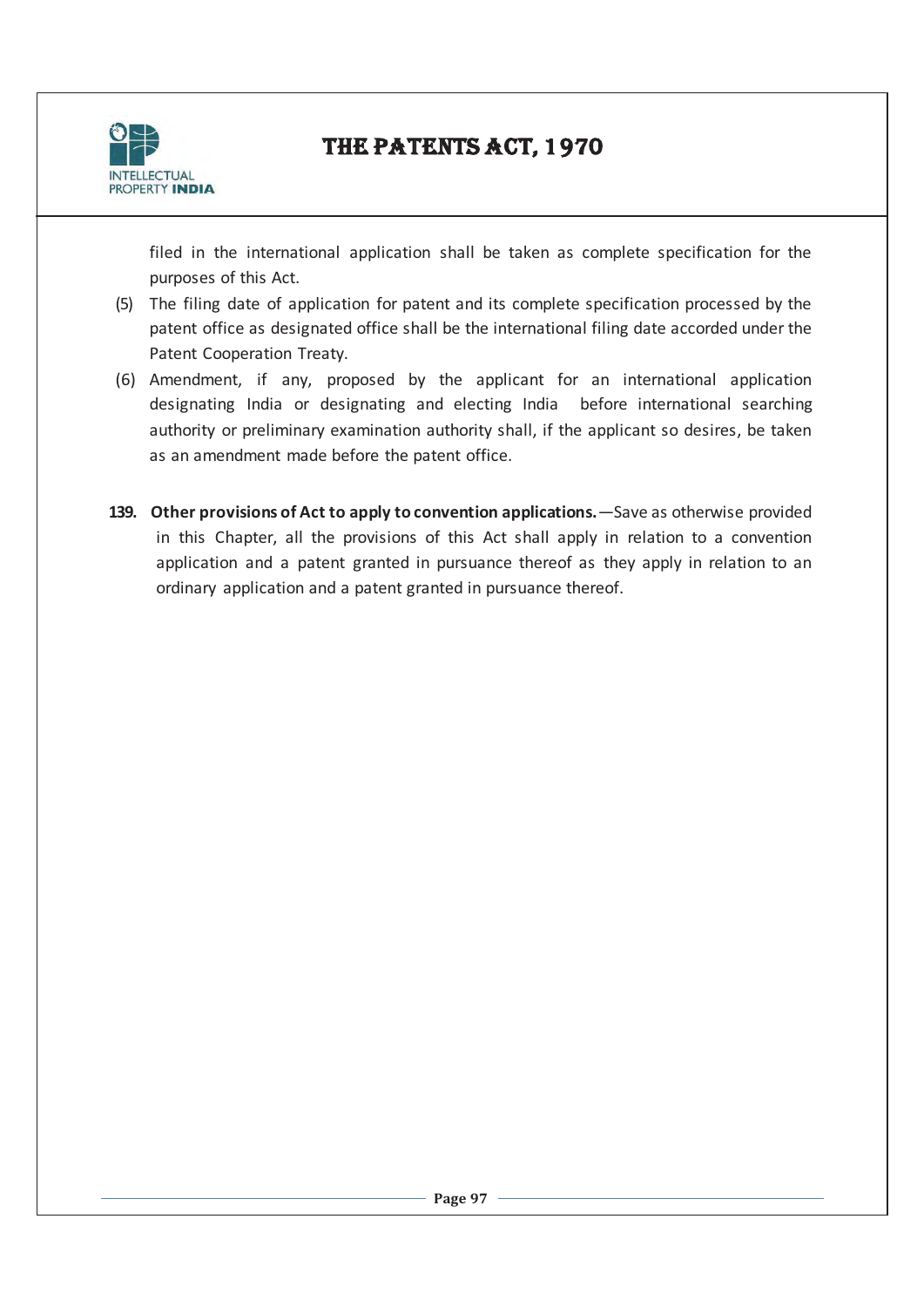

### CHAPTER XXIII

#### **MISCELLANEOUS**

**140. Avoidance of certain restrictive conditions.**—(1) It shall not be lawful to insert—

- (i) in any contract for or in relation to the sale or lease of a patented article or an article made by a patented process; or
- (ii) in licence to manufacture or use a patented article; or
- (iii) in a licence to work any process protected by a patent, a condition the effect of which may be—
	- or licensor or his nominees, or to prohibit from acquiring or to restrict in any manner or to any extent his right to acquire from any person or to prohibit him from acquiring except from the vendor, lessor, or licensor or his nominees any article other than the patented article or an article other than that made by the (a) to require the purchaser, lessee, or licensee to acquire from the vendor, lessor, patented process; or
	- manner or to any extent the right of the purchaser, lessee or licensee, to use an article other than the patented article or an article other than that made by the (b) to prohibit the purchaser, lessee or licensee from using or to restrict in any patented process, which is not supplied by the vendor, lessor or licensor or his nominee; or
	- manner or to any extent the right of the purchaser, lessee or licensee to use any process other than the patented process, (c) to prohibit the purchaser, lessee or licensee from using or to restrict in any
	- (d) to provide exclusive grant back, prevention to challenges to validity of Patent & Coercive package licensing,

Coercive package licensing, and any such condition shall be void.

- (2) A condition of the nature referred to in clause (a) or clause (b) or clause (c) of sub-section fact that the agreement containing it has been entered into separately, whether before or (1) shall not cease to be a condition falling within that sub-section merely by reason of the after the contract relating to the sale, lease or licence of the patented article or process.
- (3) In proceedings against any person for the infringement of a patent, it shall be a defence to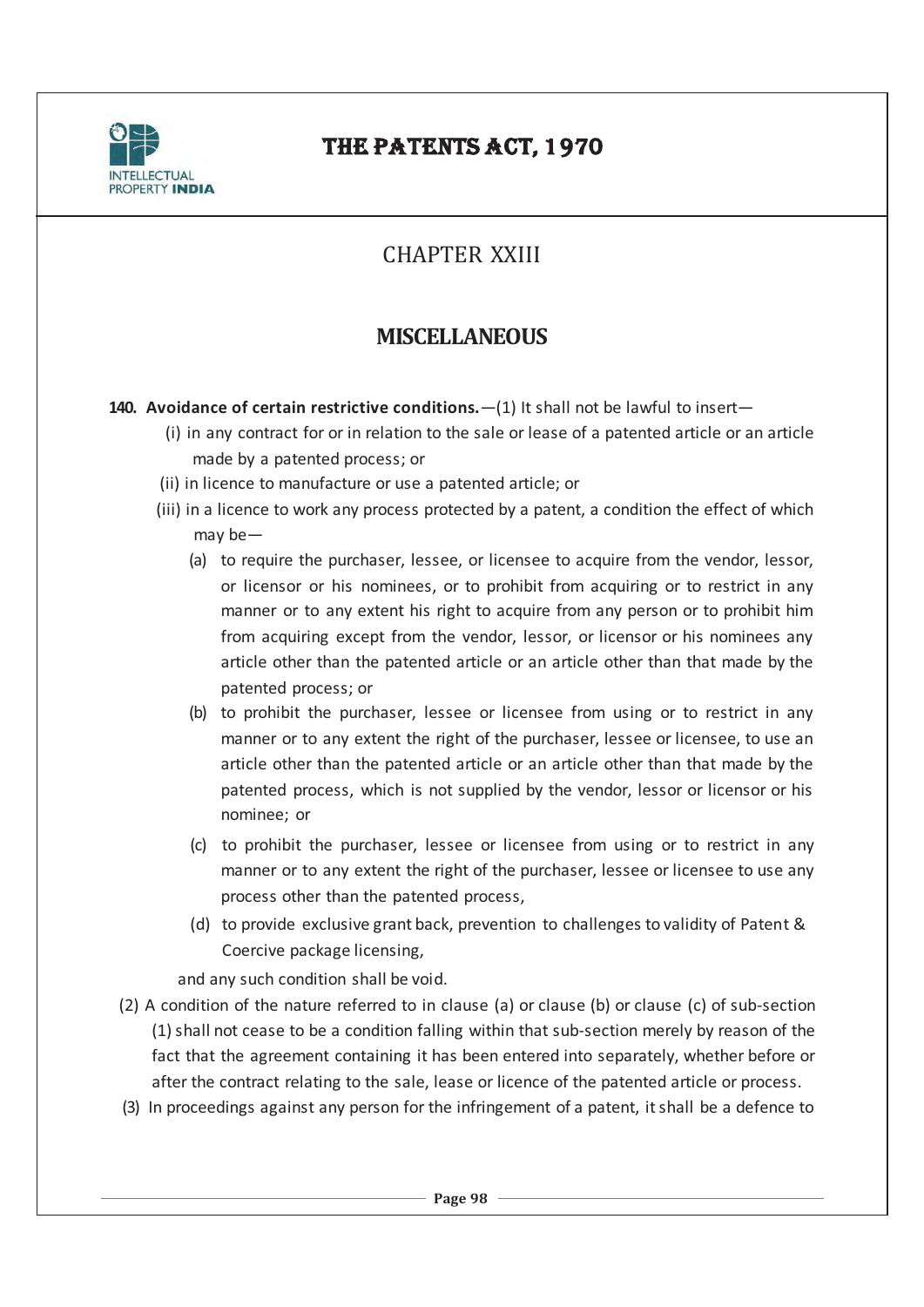

 prove that at the time of the infringement there was in force a contract relating to the patent and containing a condition declared unlawful by this section:

 Provided that this sub-section shall not apply if the plaintiff is not a party to the contract and proves to the satisfaction of the court that the restrictive condition was inserted in the contract without his knowledge and consent, express or implied.

- (4) Nothing in this section shall—
	- (a) affect a condition in a contract by which a person is prohibited from selling goods other than those of a particular person;
	- (b) validate a contract which, but for this section, would be invalid;
	- (c) affect a condition in a contract for the lease of, or licence to use a patented article, by which the lessor or licensor reserves to himself or his nominee the right to supply such new parts of the patented article as may be required or to put or keep it in repair.
- (5) [Omitted by the *Patents (Amendment) Act,* 2002]
- 141. Determination of certain contracts. (1) Any contract for the sale or lease of a patented article or for licence to manufacture, use or work a patented article or process, or relating to any such sale, lease or licence, may at any time after the patent or all the patents by which the article or process was protected at the time of the making of the contract has or have ceased to be in force, and notwithstanding anything to the contrary in the contract or in any other contract, be determined by the purchaser, lessee, or licensee, as the case may be, of the patent on giving three months notice in writing to the other party.
- (2) The provisions of this section shall be without prejudice to any right of determining a contract exercisable apart from this section.
- 142. Fees. (1) There shall be paid in respect of the grant of patents and applications therefor, and in respect of other matters in relation to the grant of patents under this Act, such fees as may be prescribed by the Central Government.
- (2) Where a fee is payable in respect of the doing of an act by the Controller, the Controller shall not do that act until the fee has been paid.
- (3) Where a fee is payable in respect of the filing of a document at the patent office, the fee shall be paid along with the document or within the prescribed time and the document shall be deemed not to have been filed at the office if the fee has not been paid within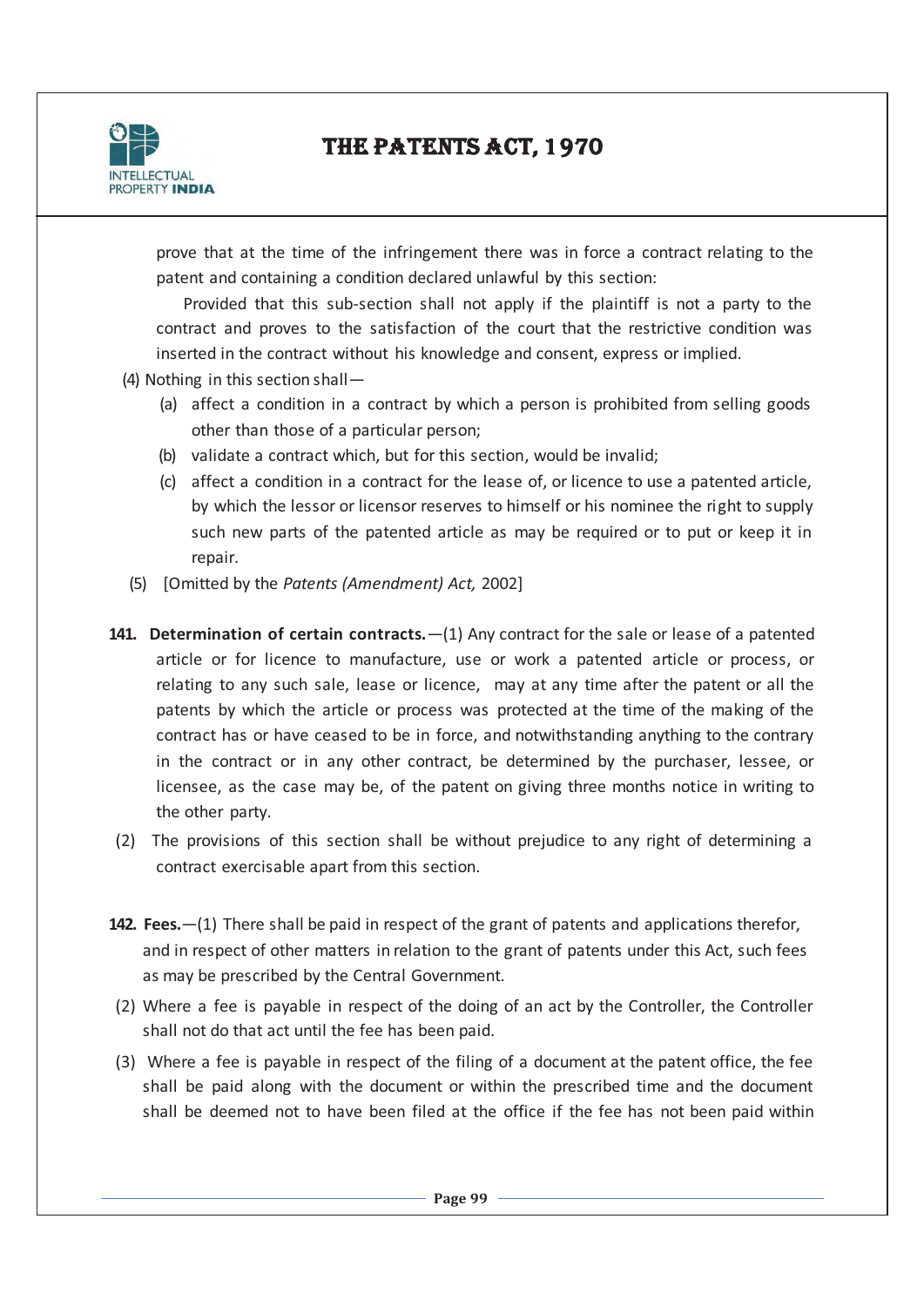

such time.

- (4) Where a principal patent is granted later than two years from the date of the filing of the application, the fees which have become due in the meantime may be paid within a term of three months from the date of the recording of the patent in the register or within the extended period not later than nine months from the date of recording.
- **143. Restrictions upon publication of specification.**—Subject to the provisions of Chapter VII, an application for a patent, and any specification filed in pursuance thereof, shall not, except with the consent of the applicant, be published by the Controller before the expiration of the period prescribed under sub-section (1) of section 11A or before the same is open to public inspection in pursuance of sub-section (3) of section 11A or section 43.
- and such reports shall not be liable to production or inspection in any legal proceeding unless the court certifies that the production or inspection is desirable in the interests of **144. Reports of examiners to be confidential.**—The reports of examiners to the Controller under this Act shall not be open to public inspection or be published by the Controller; justice, and ought to be allowed.
- 145. Publication of official journal.—The Controller shall publish periodically an official journal the provisions of this Act or any rule made thereunder. which shall contain such information as may be required to be published by or under
- 146. Power of Controller to call for information from patentees. (1) The Controller may, at any time during the continuance of the patent, by notice in writing, require a patentee or such notice or within such further time as the Controller may allow, such information or such periodical statements as to the extent to which the patented invention has been commercially worked in India as may be specified in the notice. a licensee, exclusive or otherwise, to furnish to him within two months from the date of
- (2) Without prejudice to the provisions of sub-section (1), every patentee and every licensee (whether exclusive or otherwise) shall furnish in such manner and form and at such intervals (not being less than six months) as may be prescribed statements as to the extent to which the patented invention has been worked on a commercial scale in India.
- (3) The Controller may publish the information received by him under subsection (1) or sub-